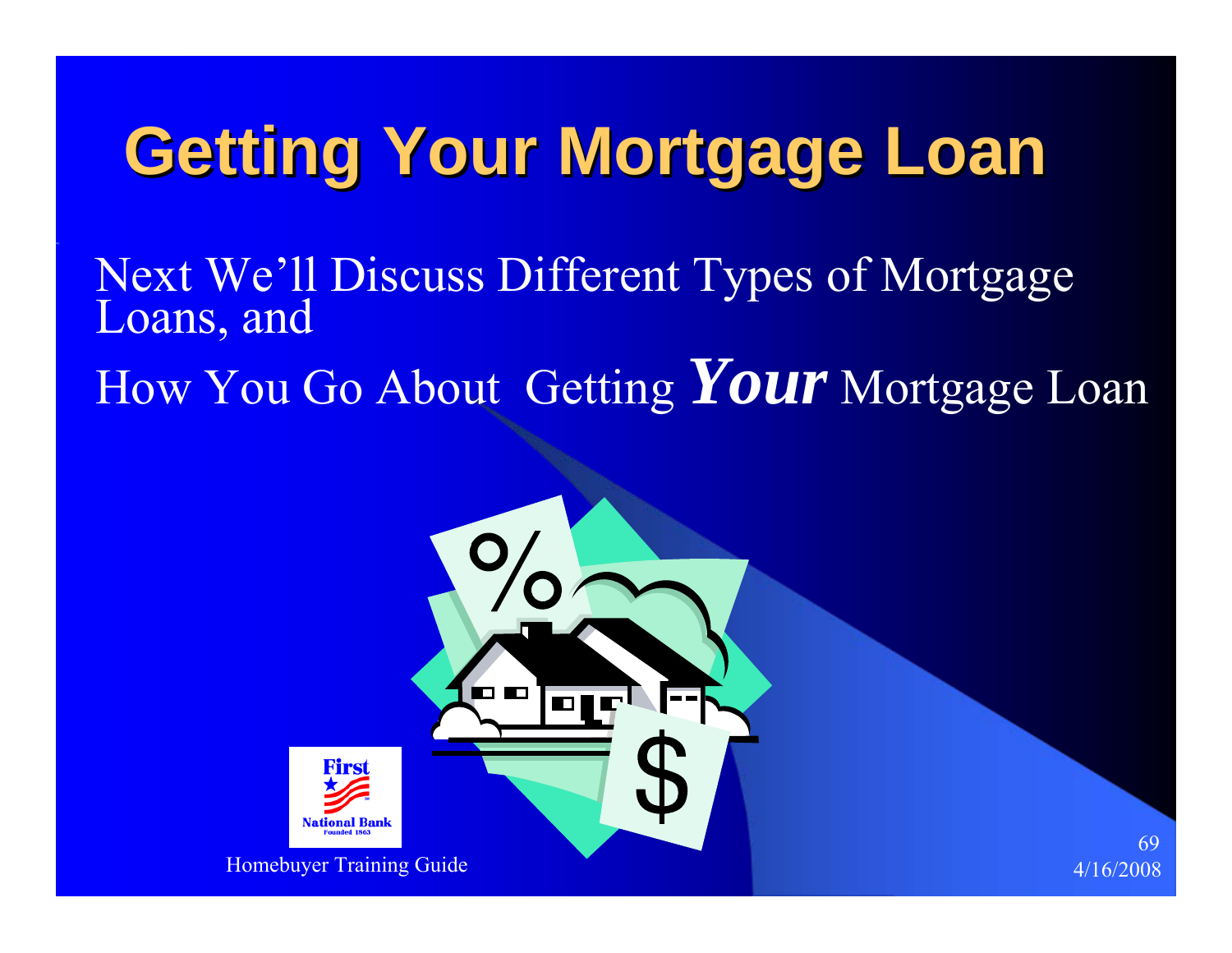**Loan Application Process Loan Application Process Common Types of Home Mortgage Loans:**

•**Fixed Rate Mortgages**

•**Adjustable-Rate Mortgages (ARMs)**

**First, let's talk about how Fixed-Rate Mortgages work:**

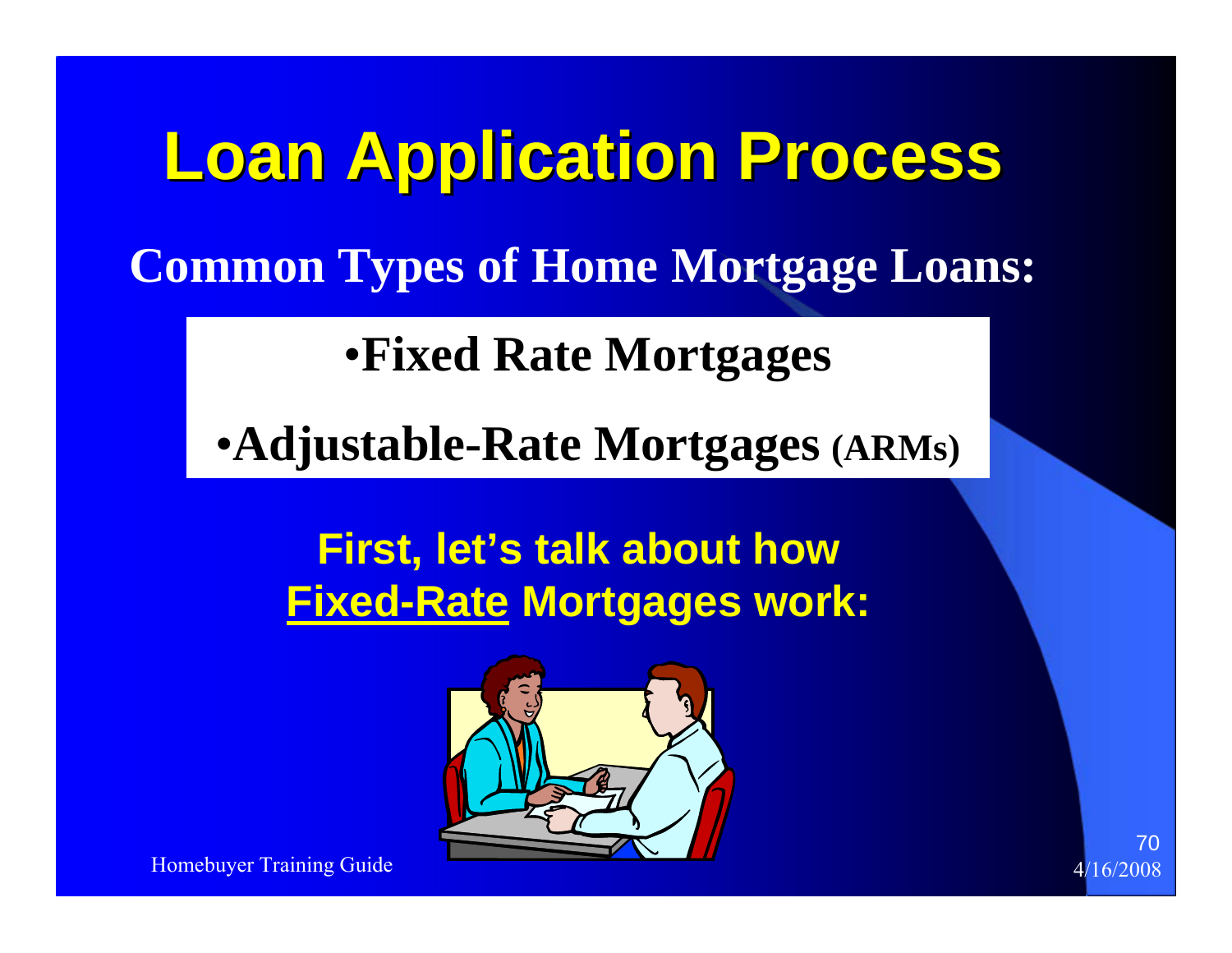### **Fixed -Rate Mortgage Loans: Rate Mortgage Loans:**

- A Fixed-Rate Mortgage loan has a fixed interest rate;
- $\bullet$  It has a fixed monthly principal and interest payment;
- $\bullet$ The payment is <u>fully</u><br>amortizing, meaning<br>the loan is completely<br>paid off over a given<br>number of years (for<br>example, 15 or 30 years).
- Part of each monthly<br>payment covers the<br>interest due and another part is applied<br>towards principal<br>reduction.



Homebuyer Training Guide 4/16/2008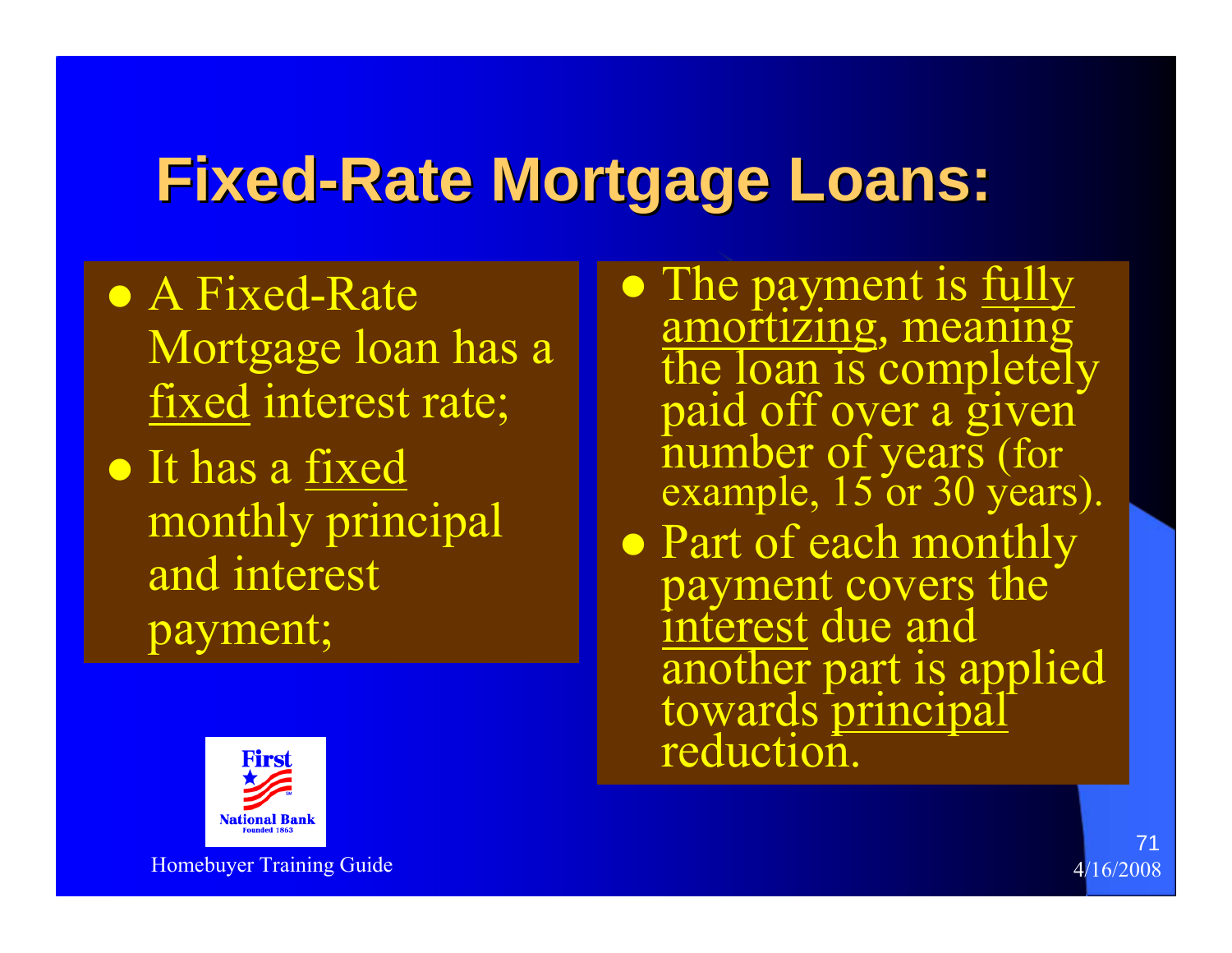### **Adjustable Adjustable -Rate Mortgage Loans Rate Mortgage Loans :**

- **Adjustable-Rate Mortgages (ARMs) have fluctuating interest rates** *and* **changing payments.**
- **The lender and the borrower share the risk of rate changes.**
- **•** In exchange for **sharing this risk, lenders generally offer an initial interest rate noticeably lower than the rate for fixed-rate loans.**
- **Generally, if the borrower puts less than 20% down, the borrower must qualify based on the maximum** *first-adjustmentperiod* **rate.**
- There are 1, 3, and 5 year **ARMs.**
- The interest rate charged on a **1-year ARM adjusts every year, typically up to 2% (periodic "cap").**
- **The maximum amount the rate can change over the life of the loan (lifetime "cap") is usually around 6% above the initial interest rate.**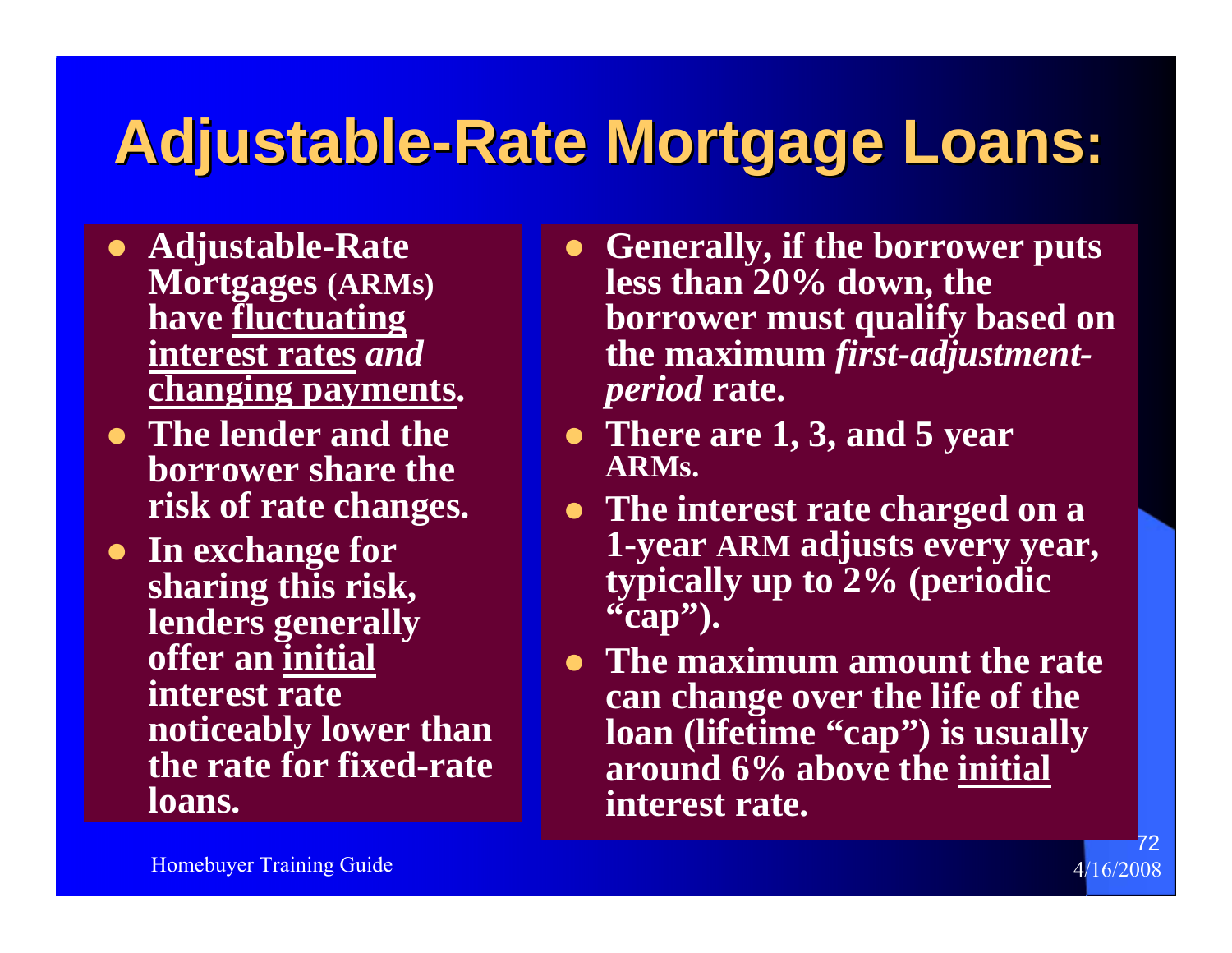### **Adjustable-Rate Mortgages (continued)**

 There are also 3 and 5 year ARMs.

 3 & 5 year ARMs adjust every 3 or 5 years, respectively.

 3 & 5 year ARMs also usually have 2% *periodic* and 6% *lifetime* interest rate change "**caps**".

 ARM interest rates are based on an **Index**, usually independent of the lender's control.

 A "cap" is a limit on how much the rate can increase *or* decrease.

 To arrive at your *current* rate, <sup>a</sup>**Margin** is added to the **Index** and the sum of them is usually rounded to the nearest  $1/8\%$ .

 If the result of this calculation is higher or lower than the rate you have been paying, then your rate will adjust upwards or downwards.

 The amount of the adjustment is limited usually to 2% at each adjustment period, with a lifetime "cap" of 6%.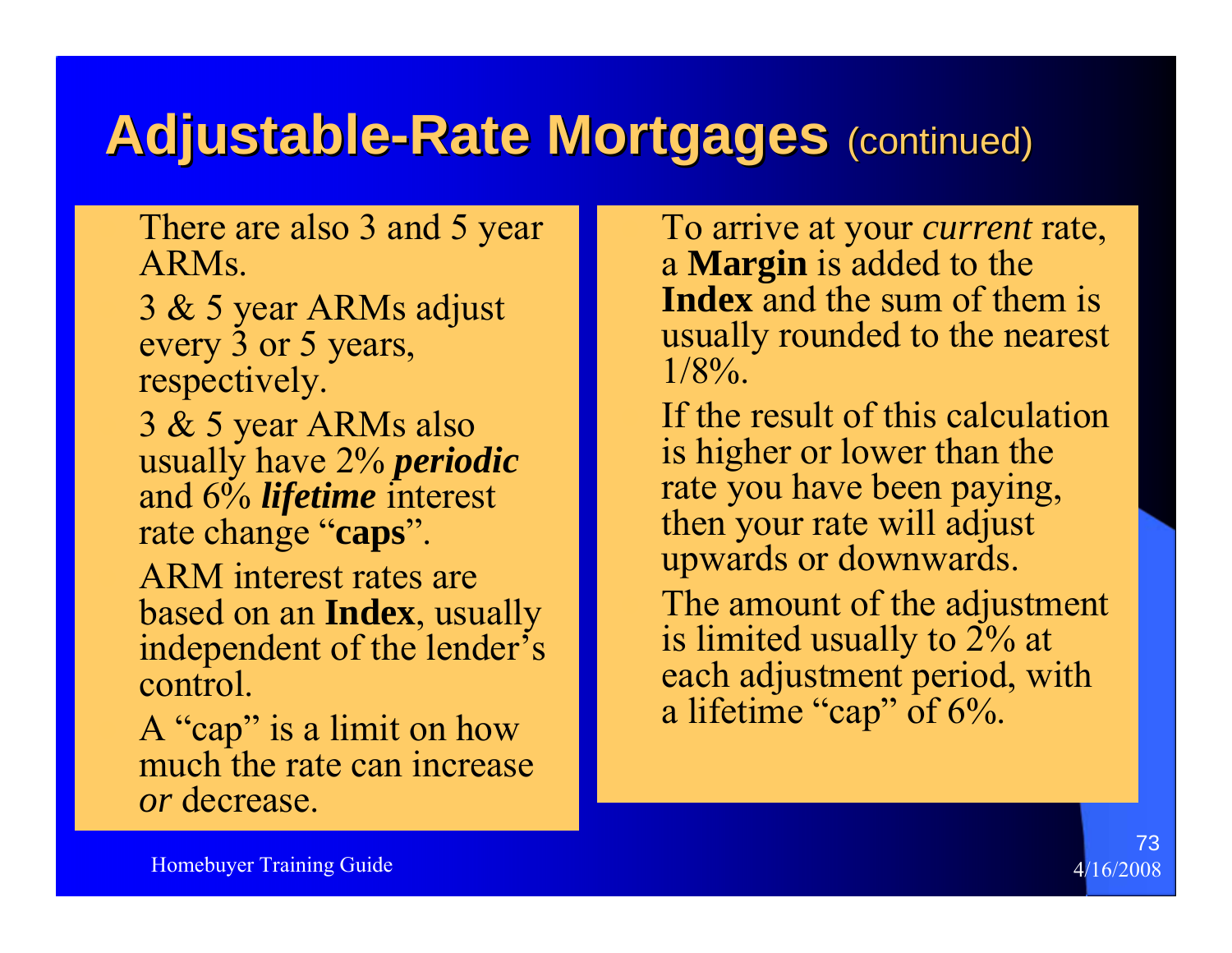### **Fixed-Rate or ARM-Rate?**

**Shop around for the type rate that fits you.**

### **Consider the following:**

- **Your payment security;**
- **Your ability to qualify for the loan amount;**
- **How long you plan to live in this home;**
- **Whether your income is stable or rising;**
- **Possibility of rate increases;**
- **Amount of up-front costs (closing costs);**
- **Your lender will gladly explain the differences between** *Fixed Rates* **and**  *ARM Rate* **mortgages.**



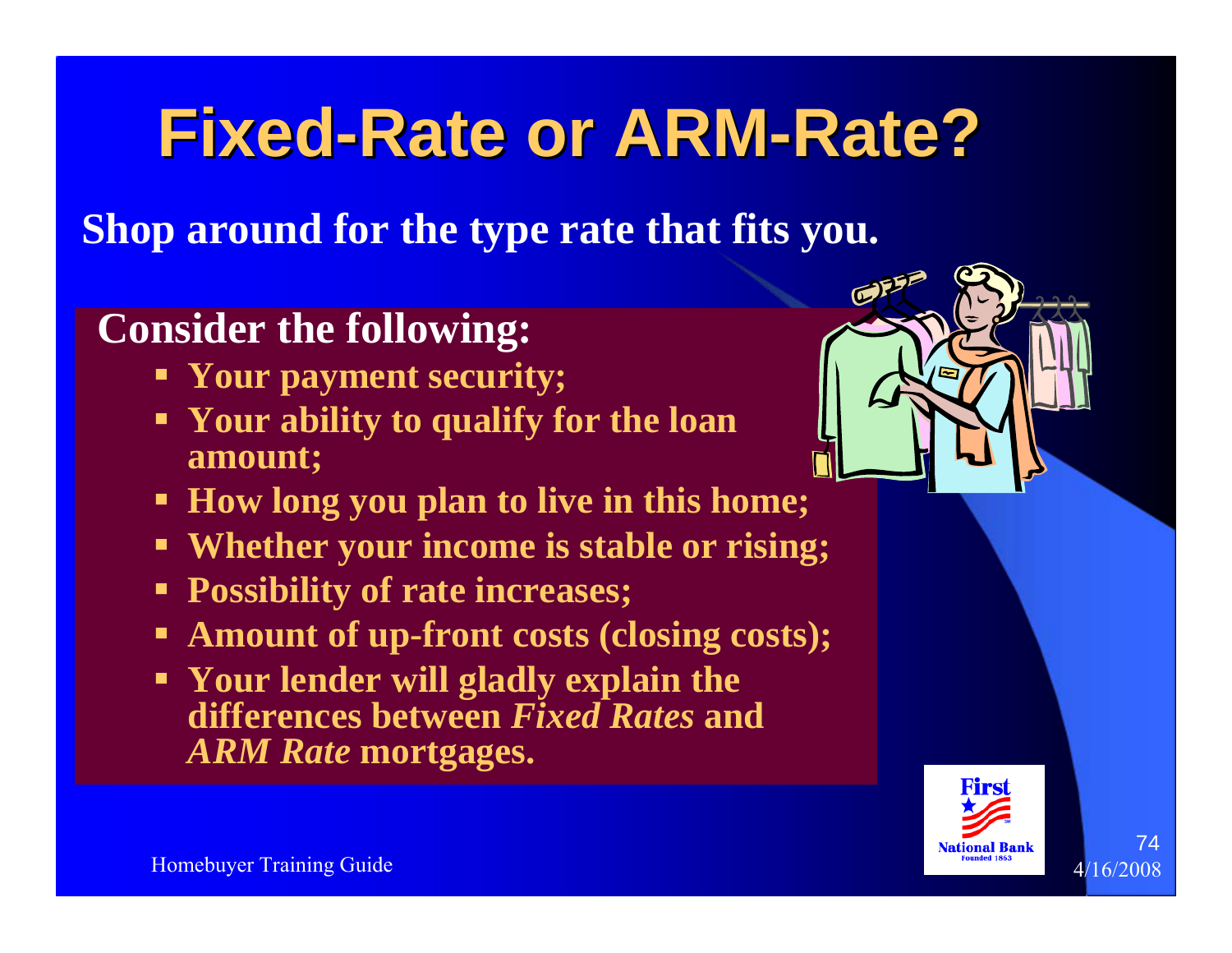## **Avoid Certain Loan Types! Avoid Certain Loan Types!**

- **•** Avoid *Interest Only* mortgage loan types.
- With those, **<u>none</u>** of the principal balance of your loan is paid down.
- $\bullet$  Even though the payment is lower, after a year or two you will **still owe** as much as the day you got your loan!
- Avoid any loan with the potential for *Negative Amortization*.
- z *Negative Amortization* happens when you make a payment that is less than the amount calculated to cover **both** the **principal** and the **Interest** due each month.
- $\bullet$  Avoid loans that have an *early* payoff penalty that is not restricted to only the early part of your loan.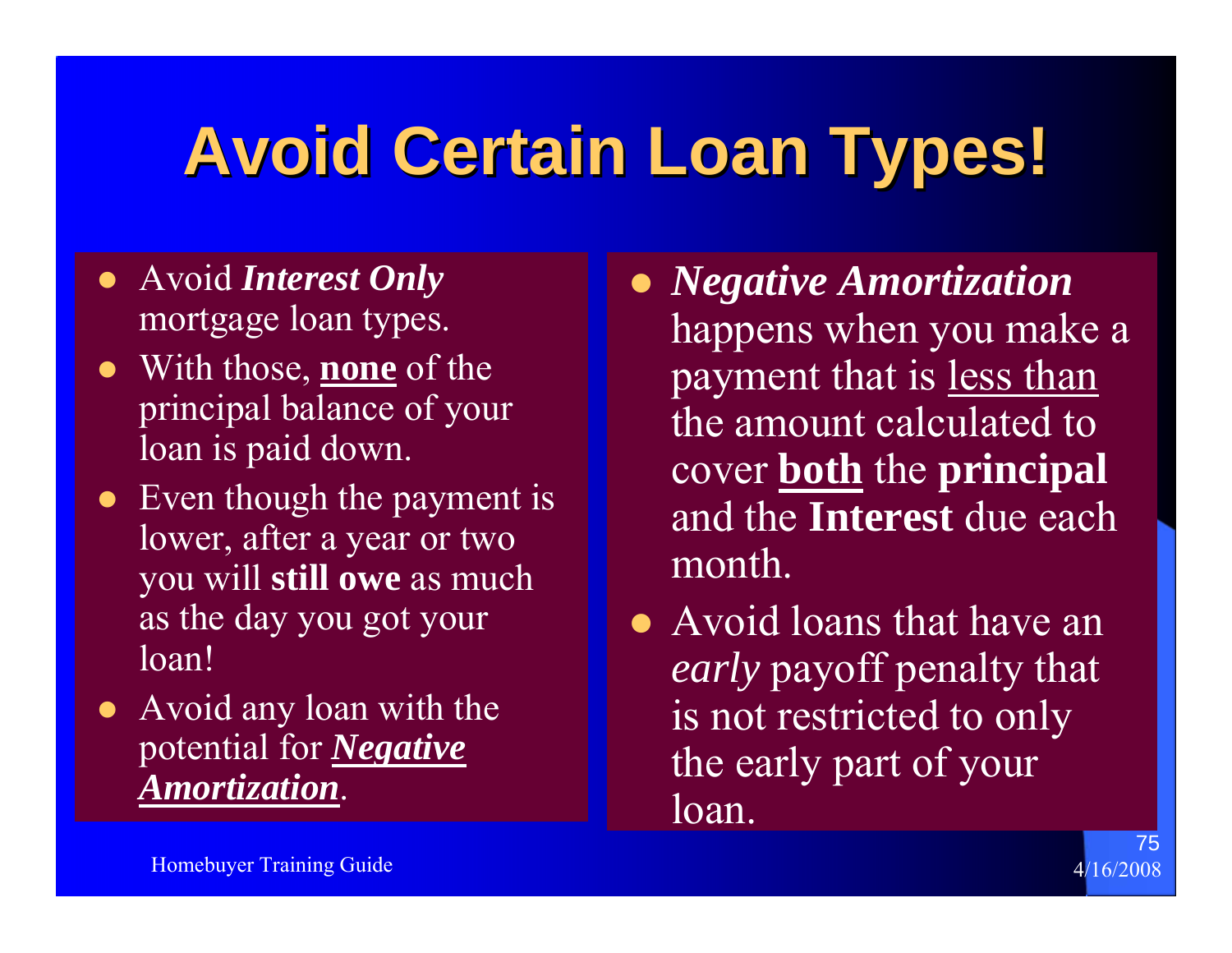### *Avoid***Non-Traditional Mortgages! Traditional Mortgages!**

- "**Non-Traditional" mortgages, also sometimes referred to as "Alternative", or "Exotic" mortgage loans, include:**
- $\bullet$ "Interest-Only" Mortgages, and
- $\bullet$ "Payment Option" Adjustable Rate Mortgages (ARM)
- Both of these types allow borrowers to exchange lower payments during an *initial* period for higher payments during a later repayment period.
- An Interest-Only mortgage is where you pay NO loan principal for the first few years of the loan (only the interest that accrues on the principal owed), and a Payment Option ARM) is where you have flexible payment options with the potential for negative amortization (meaning that your loan balance will go UP instead of down, even after making a substantial number of payments).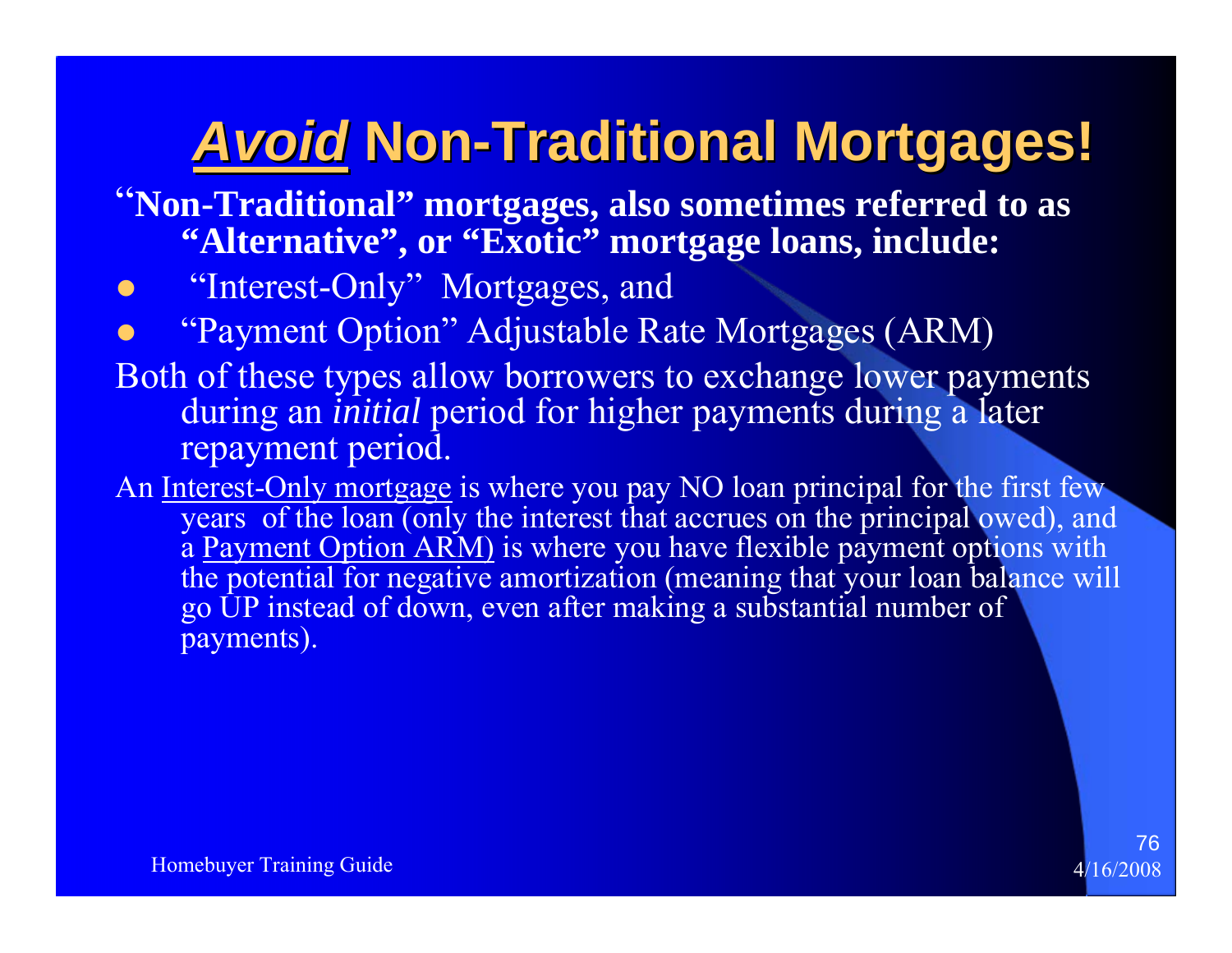# **Mortgage Loan Application Checklist Application Checklist**

- **After choosing the home you want to buy, you'll need to see about a loan.**
- z **To get a loan, you'll need to complete a Real Estate Loan Application.**
- **To help you get ready for the Application process, we are providing you a**  *checklist* **handout.**
- $\bullet$  **The checklist lists the main documents and information usually required of both the borrower and any coborrowers to complete an Application.**
- **If you have the information on the checklist when you start your application with the lender, you'll save lots of time and running back and forth.**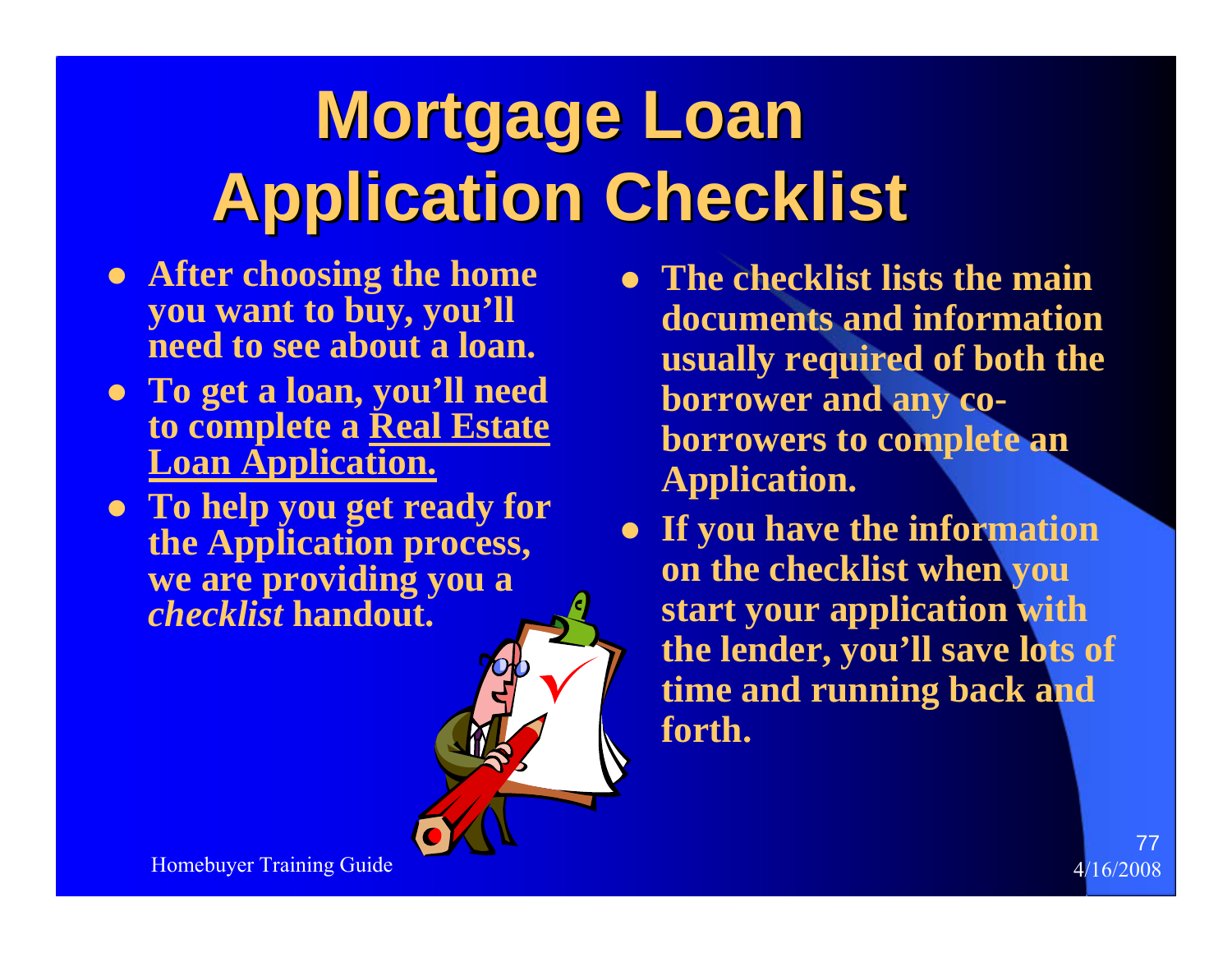**Mortgage Loan Application Mortgage Loan Application**   $C$ **hecklist** (continued)

**Please refer to the --**

**Mortgage Loan Application Checklist**

**Take a checklist with you today so you will have it handy when you start assembling the items listed to take with you to the application interview.**

**A sample appears on the next 2 screens.**

Homebuyer Training Guide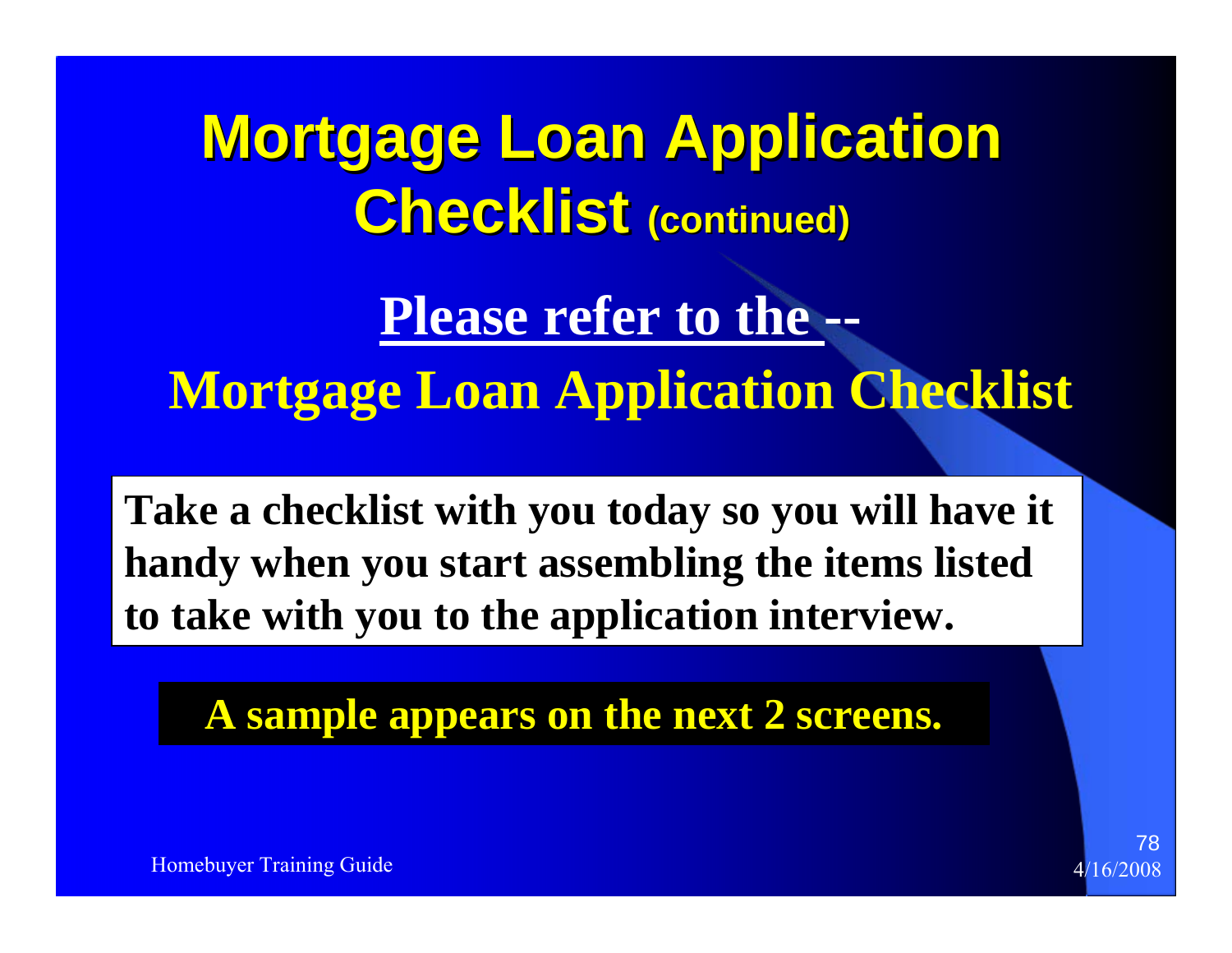#### MORTGAGE LOAN APPLICATION CHECKLIST

#### **D ocum ents needed to com plete loan application :**

**C opy of signed/dated Purchase Sales C ontract or O ffer to Purchase and all attachm ents** 

**R ealtor L isting of the property or a property Inform ation L isting** 

**C opy of earnest m oney deposit check you gave to the realtor or seller** 

 $\Box$  Social Security Number(s) – For both borrower and any co-borrower(s).

 **D river's L icense num ber, state issued from , date issued and expiration date** 

**Incom e Sources:**

**C opy of W -2s** – **<sup>m</sup> ost recent 2 years.**

**Tax R eturns –** Previous 2 years' *singed and dated* personal federal incom e tax returns and all schedules **if your are:**

**?** S elf-em ployed\* **?** Em <sup>p</sup>loyed in a fam ily business

? Receive all or part of your income from bonuses, commissions, partnership or trust income

**O r if you: ?** O <sup>w</sup> n rental property

? Have income from an otherwise non-verifiable source, like corporate ownership, installment sales and tips.

**\*A lso** , **if Self-E <sup>m</sup> ployed bring:** Last tw o (2) years *B usiness* Tax R eturns and a year-to-date P rofit/Loss Statem ent & B alance Sheet.

\* <u>S elf-Employed is:</u> Anyone with ownership interest in a company of 25% or more, from which they receive income.

*A dditional Incom e Sources -* A lim on y /C hild Support *(only if you w ant us to consider it for qualifying).* B ring a copy of the divorce decree and **evidence of 12 m onths receipt of paym ents**, at a m inim um .

#### **O ther inform ation generally required to com plete a loan application**

**Y our current residence address for last tw o (2) years** - for both B orrow er & any C o-B orrow er **A N D for renters**, provide us w ith the last 12 m onths' rental paym ent history (cancelled checks are acceptable).

**E <sup>m</sup> ploym ent H istory -** Provide address, contact person, phone num ber, w orking dates, & incom e range for any/all current/previous em ployers for the past tw o (2) years for both B orrow er and C o-B orrow er. A lso provide the follow ing:

- **?** W ritten explanation for any job gap of m ore than one m onth during the last tw o years
- **?** R elocation letter from em plo yer for transferees-giving date, salary, and relocation benefits
- **?** P resent Salary Y ear-to-D ate pay stub & last tw o (2) years W -2s and/or 1099s.
- **?** D iplom a or transcript if a student in the last tw o (2) years.

**C hecking and Savings A ccounts -** C opy of last three (3) m onthly statem ents from your B ank, Savings & Loan or C redit U nion. T hese statem ents m ust include the depository nam e, address, account num bers and balances.

**Stocks, bonds, Investment accounts – Name and address of broker and three (3) most recent statements or copies of the** stock certificates. A list of serial num bers and issue dates m ay be acceptable for bonds.

. 9

Homebuyer Training Guide 4/16/2008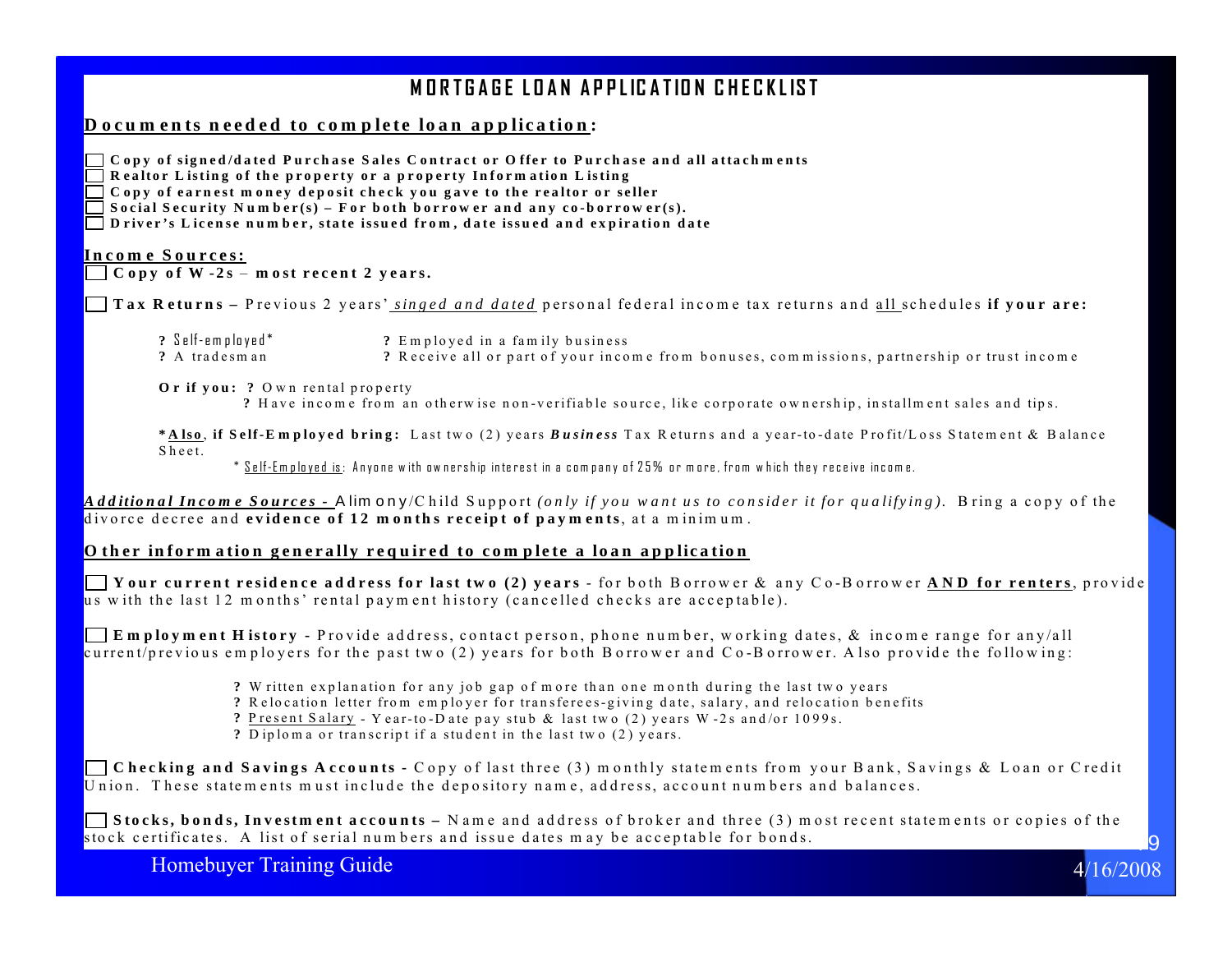#### **MORTGAGE LOAN APPLICATION CHECKLIST (continued)**

**Retirement plan – Copy of most recent statement showing your vested interest.** 

**Autos/Vehicles owned –** Make, model, year, and current market value. Also the balance owed, if any.

**Life insurance policies –** Name of insurance company, policy number, coverage amount, and approximate *cash surrender value* of each policy.

**Other assets –** Estimate of the market value of personal property assets (Collectables, household goods, etc.)

**Credit information -** For each loan/credit account, including credit cards with a zero balance, provide:

- **?** Creditor name **?** Payment amount
- **?** Address **?** Current balance

**?** Account # **?** Date paid in full and copy of statement showing a zero balance (if paid off).

**Tell us if you have applied for credit anywhere else within the last 90 days.** 

 **If you must pay alimony or child support –** Bring a copy of the Divorce Decree and/or Separation Agreement.

 **Gift letters –** If part of the source of your *Down Payment or Closing Costs* is from a gift, bring a signed letter from the donor that states you are not required to repay the funds.

#### **Sale of Present Home**

**If you have sold your present home and are waiting for it to close, provide us the following:** 

- 1. Realtor Listing
- 2. Signed & dated Sales Contract
- 3. HUD-1 Uniform Settlement Statement (if the sale closing has already occurred)

 **Real Estate you own –** Provide us the name and address of your mortgage lender and account number. Also, **if the real estate owned is:**

- **? Rented out** a copy of the lease/rental agreement for each unit.
- **? Listed for sale** a copy of the realtor listing agreement

**? Sold, but not yet closed –** a copy of the signed & dated sales contract

**? Sold closed and money you got from the sale will be used for the down payment of your new home –** a copy of the HUD-1 Uniform Settlement Statement.

 **Affordable Housing / Welcome Home Programs –** To qualify for assistance from these programs, it is required that you have taken and passed a Homebuyers' Education course. If you have done so, please bring a copy of your certificate evidencing satisfactory completion of the course. If you need to take this course ask us to schedule you; a fee is charged.

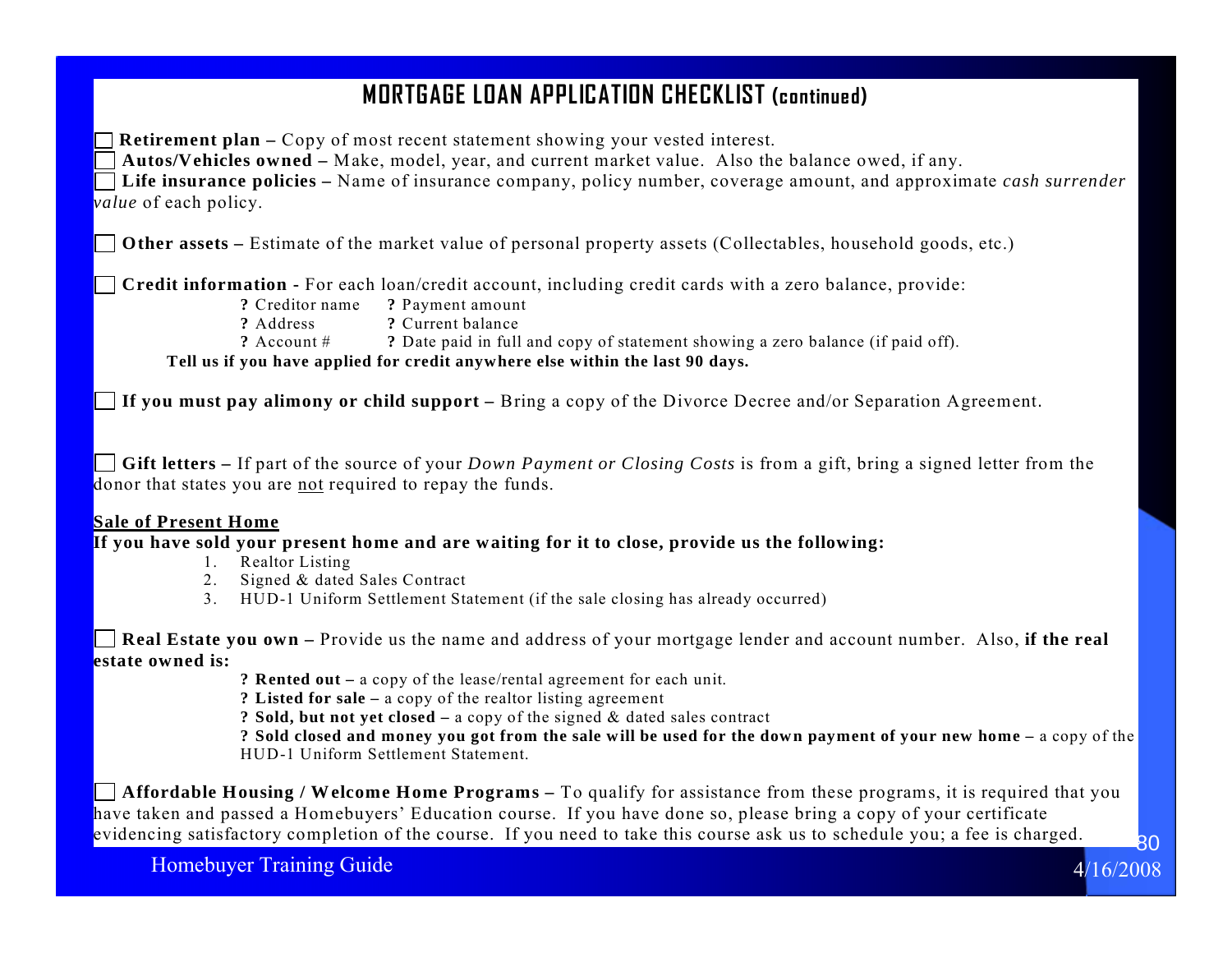## **Mortgage Loan Process Mortgage Loan Process**

- **To complete the whole mortgage loan process usually takes about 45 days.**
- **Once you've completed a loan application, the lender will need time to verify, or confirm, all the information you provide (refer to the checklist).**
- $\bullet$  **This process can take 2-3 weeks.**

**On the next 2 screens you'll see a sample** *Good Faith Estimate***.** 

- Within 3 business days **from when the lender receives your completed application you'll will be given a document called a "Good Faith Estimate" (GFE).**
- z **The GFE is the lender's best estimate of your closing costs--fees covering all kinds of things, like credit reports, appraisals, recording fees,**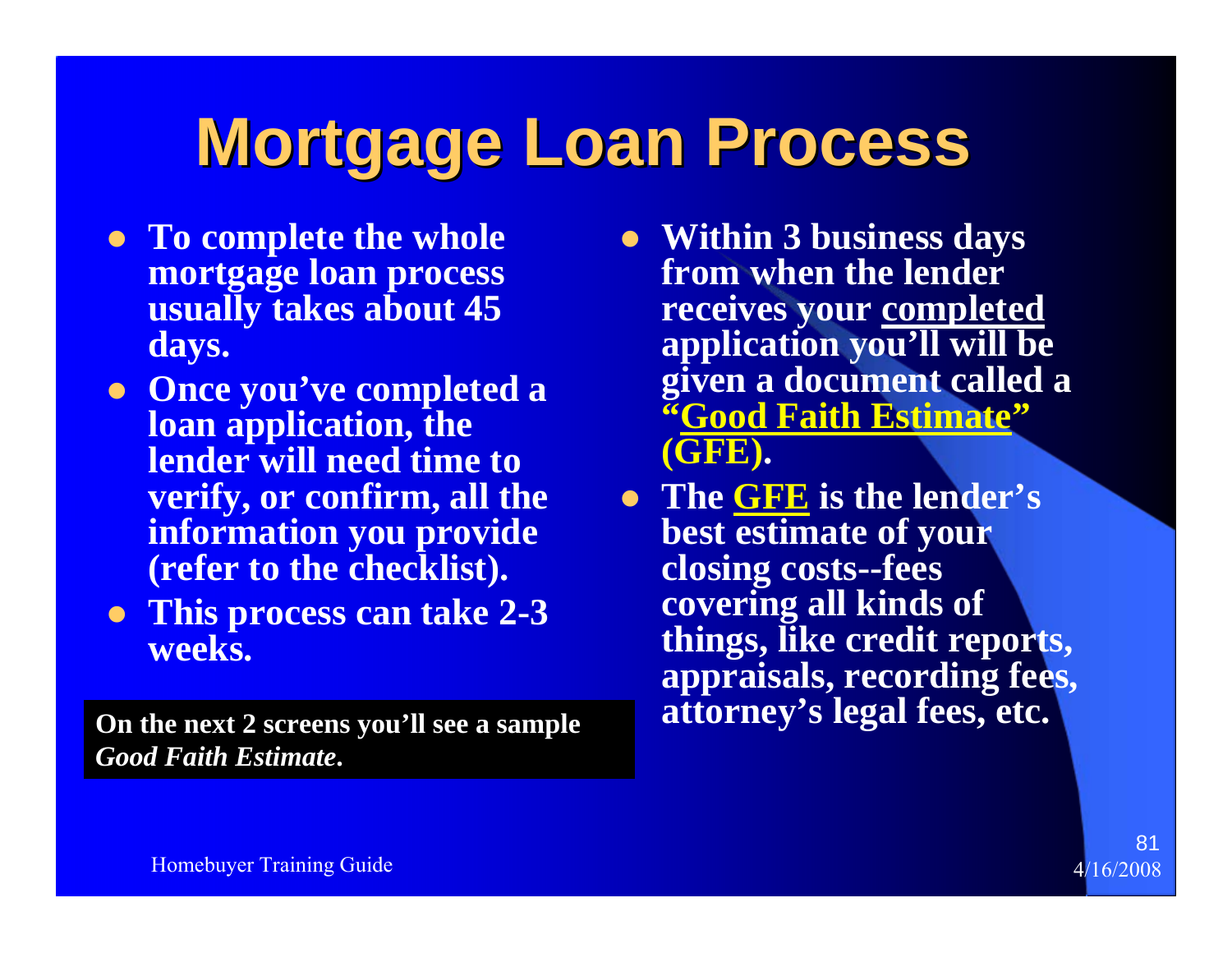| ig Lood Faith Estimate        |                                                                                                                                             |                                  |                    |                                                                                                                                        |         |       | - 1 |  |
|-------------------------------|---------------------------------------------------------------------------------------------------------------------------------------------|----------------------------------|--------------------|----------------------------------------------------------------------------------------------------------------------------------------|---------|-------|-----|--|
| Page 1 of 2                   | $\prec$<br>$\Box$ Close                                                                                                                     | 25%                              |                    |                                                                                                                                        |         |       |     |  |
| <b>GOOD FAITH ESTIMATE</b>    |                                                                                                                                             |                                  |                    |                                                                                                                                        |         |       |     |  |
| App. Date<br>$12 - 14 - 2005$ | <b>Application No.</b><br>7774444                                                                                                           | <b>Loan Amount</b><br>100.963.00 | <b>Branch</b><br>o | Collateral<br>201                                                                                                                      | Officer | Init. |     |  |
|                               | References in the shaded area are for Lender's use only and do not limit the applicability of this document to any particular loan or item. |                                  |                    |                                                                                                                                        |         |       |     |  |
| Applicant:                    | John Doey (SSN: 123-45-6789)<br>123 Somewhere Lane<br>Anywhere, OH 43000                                                                    | Lender:                          |                    | <b>First National Bank of McConnelsville</b><br>86 N. Kennebec Avenue, PO Box 208<br>McConnelsville, OH 43756-0208<br>$(800)$ 441-3811 |         |       |     |  |

The information provided below reflects estimates of the charges which you are likely to incur at the settlement of your loan. The fees listed are estimates - the actual charges may be more or less. Your transaction may not involve a fee for every item listed.

The numbers listed beside the estimates generally correspond to the numbered lines contained in the HUD-1 or HUD-1A settlement statement that you will be receiving at settlement. The HUD-1 or HUD-1A settlement statement will show you the actual cost for items paid at settlement.

| <b>ESTIMATED LOAN COSTS:</b>                              |                              |                        |
|-----------------------------------------------------------|------------------------------|------------------------|
| 801. Loan Origination Fee 1.000 %                         | 1,000.00                     |                        |
| 803. Appraisal Fee to Ready Appraisers                    | 200.00                       |                        |
| 804. Credit Report to Equitax                             | 48.00                        |                        |
| 809. Tax Service                                          | 76.00                        |                        |
| 810. Underwriting Fee                                     | 250.00                       |                        |
| 811. Life of Loan Flood Zone Determination                | 14.00                        |                        |
| 903. Hazard Insurance Premium for 1 months to 01-12-06    | 50.00                        |                        |
|                                                           | <b>COSTS</b>                 | \$1,638.00             |
| <b>Title Charges:</b>                                     |                              |                        |
| 1103. Title Examination to ABC Title Co.                  | 100.00                       |                        |
| 1105. Document Preparation to Sunnyvale Bank.             | 200.00                       |                        |
| 1107. Attorney's fees to Legal Guys Attorneys             | 350.00                       |                        |
| 1108. Title insurance to ABC Title Co.                    | 175.00                       |                        |
| 1109. Lender's coverage (\$ 102,000.00 amount)            | 102,000.00                   |                        |
| 1110. Owner's coverage (\$ 100,000.00 amount)             | 100,000.00                   |                        |
|                                                           |                              |                        |
|                                                           | <b>COSTS</b>                 | \$825.00               |
| Government Recording & Transfer Charges:                  |                              |                        |
| 1201. Recording fees                                      | 65.00                        |                        |
| Deed: \$65.00                                             |                              |                        |
| 1204. County Conveyance Fee                               | 75.00                        |                        |
| 1205. Parcel Transfer Fee                                 | 0.50                         |                        |
|                                                           | <b>COSTS</b>                 | \$140.50               |
| Additional Settlement Charges:                            |                              |                        |
| 1301. Survey to John Smith Surveyor                       | 125.00                       |                        |
| 1302. Pest inspection to Stampt them out!                 | 35.00                        |                        |
|                                                           | <b>COSTS</b>                 | \$160.00               |
| <b>ESTIMATED RESERVES AND ADJUSTMENTS:</b>                |                              |                        |
| 901. INTEREST from 01-12-2006 to 02-01-2006 @ \$19.63/day | 392.63                       |                        |
| 1008. Aggregate Accounting Adjustment                     | 0.00                         |                        |
|                                                           | <b>TOTAL ESTIMATED COSTS</b> | \$392.63<br>\$3,156.13 |

<u>4/10/2008</u>

×

∽

82

**Brazil**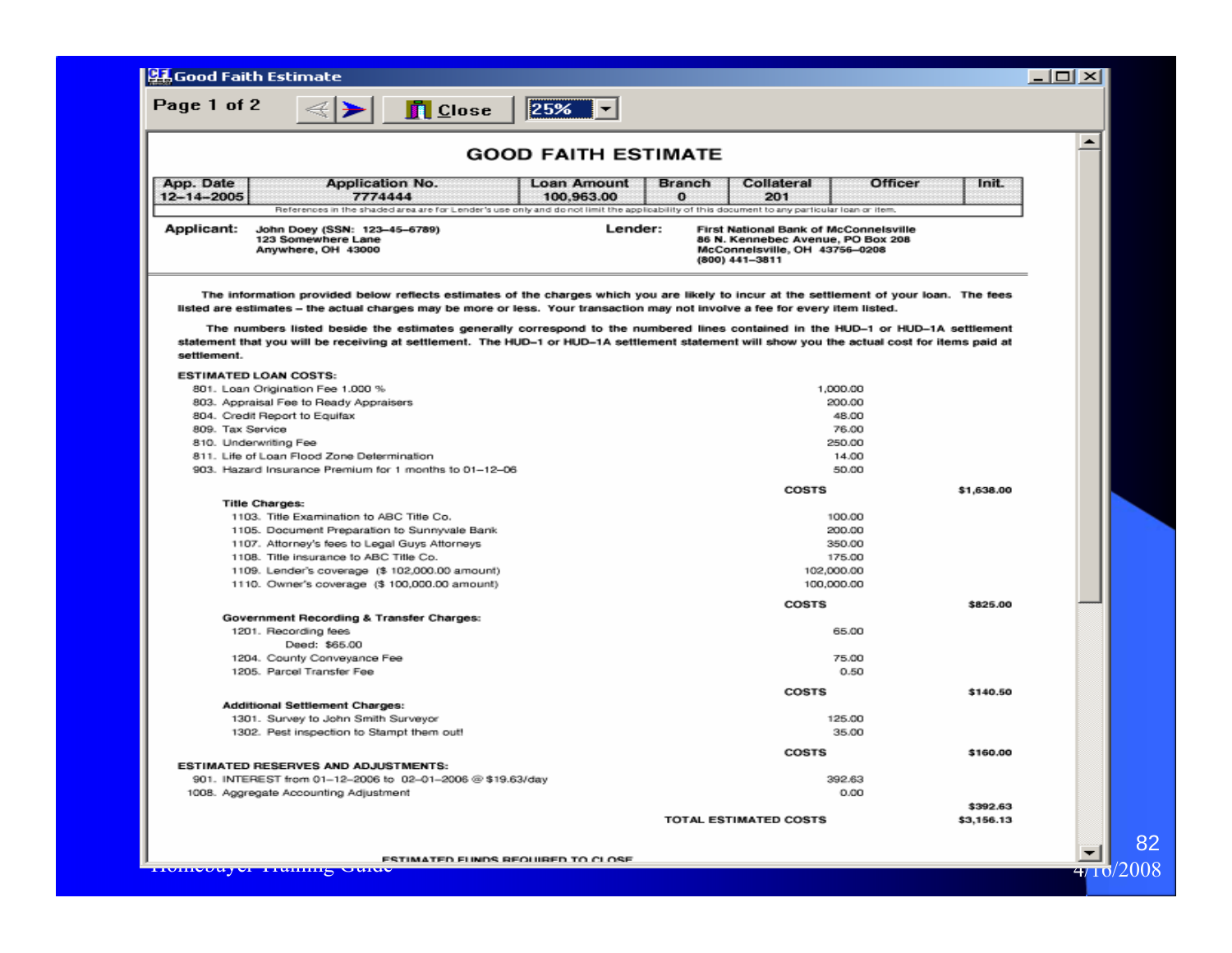| LL Good Faith Estimate |  |
|------------------------|--|
|                        |  |

| <b>14.</b> Good Faith Estimate                            |                              | $ \Box$ $\times$                     |
|-----------------------------------------------------------|------------------------------|--------------------------------------|
| Page 1 of 2<br>25%<br>$\blacksquare$ Close                |                              |                                      |
| 1105. Document Preparation to Sunnyvale Bank              | 200.00                       | $\left  \rule{0.2cm}{0.2cm} \right $ |
| 1107. Attorney's fees to Legal Guys Attorneys             | 350.00                       |                                      |
| 1108. Title insurance to ABC Title Co.                    | 175.00                       |                                      |
| 1109. Lender's coverage (\$ 102,000.00 amount)            | 102,000.00                   |                                      |
| 1110. Owner's coverage (\$ 100,000.00 amount)             | 100,000.00                   |                                      |
|                                                           | <b>COSTS</b>                 | \$825.00                             |
| Government Recording & Transfer Charges:                  |                              |                                      |
| 1201. Recording fees                                      | 65.00                        |                                      |
| Deed: \$65.00                                             |                              |                                      |
| 1204. County Conveyance Fee                               | 75.00                        |                                      |
| 1205. Parcel Transfer Fee                                 | 0.50                         |                                      |
|                                                           | <b>COSTS</b>                 | \$140.50                             |
| Additional Settlement Charges:                            |                              |                                      |
| 1301. Survey to John Smith Surveyor                       | 125.00                       |                                      |
| 1302. Pest inspection to Stampt them out!                 | 35.00                        |                                      |
|                                                           | <b>COSTS</b>                 | \$160.00                             |
| <b>ESTIMATED RESERVES AND ADJUSTMENTS:</b>                |                              |                                      |
| 901. INTEREST from 01-12-2006 to 02-01-2006 @ \$19.63/day | 392.63                       |                                      |
| 1008. Aggregate Accounting Adjustment                     | 0.00                         |                                      |
|                                                           |                              | \$392.63                             |
|                                                           | <b>TOTAL ESTIMATED COSTS</b> | \$3,156.13                           |
|                                                           |                              |                                      |

حصر ا

#### ESTIMATED FUNDS REQUIRED TO CLOSE

 $\parallel$  Tatte.

| Purchase Price / Refinance Amount:       |    | 100,000.00  |
|------------------------------------------|----|-------------|
| Estimated Loan Costs:                    | s  | 2,763.50    |
| Estimated Reserves and Adjustments:      | s  | 392.63      |
| <b>Total Estimated Costs:</b>            | \$ | 103, 156.13 |
| Loan Amount:                             | s  | 100,963.00  |
| Less Earnest Money:                      | \$ | 100.00      |
| Less Application Deposit:                | s  |             |
| Less Other Financing:                    | s. |             |
| Less Other Equity:                       | s  |             |
| Less Closing Costs to Seller:            | s  |             |
| Total Estimated Funds Required to Close: |    | 2.093.13    |
|                                          |    |             |

Homebuyer Training Guide

च

Hors.

**Listre**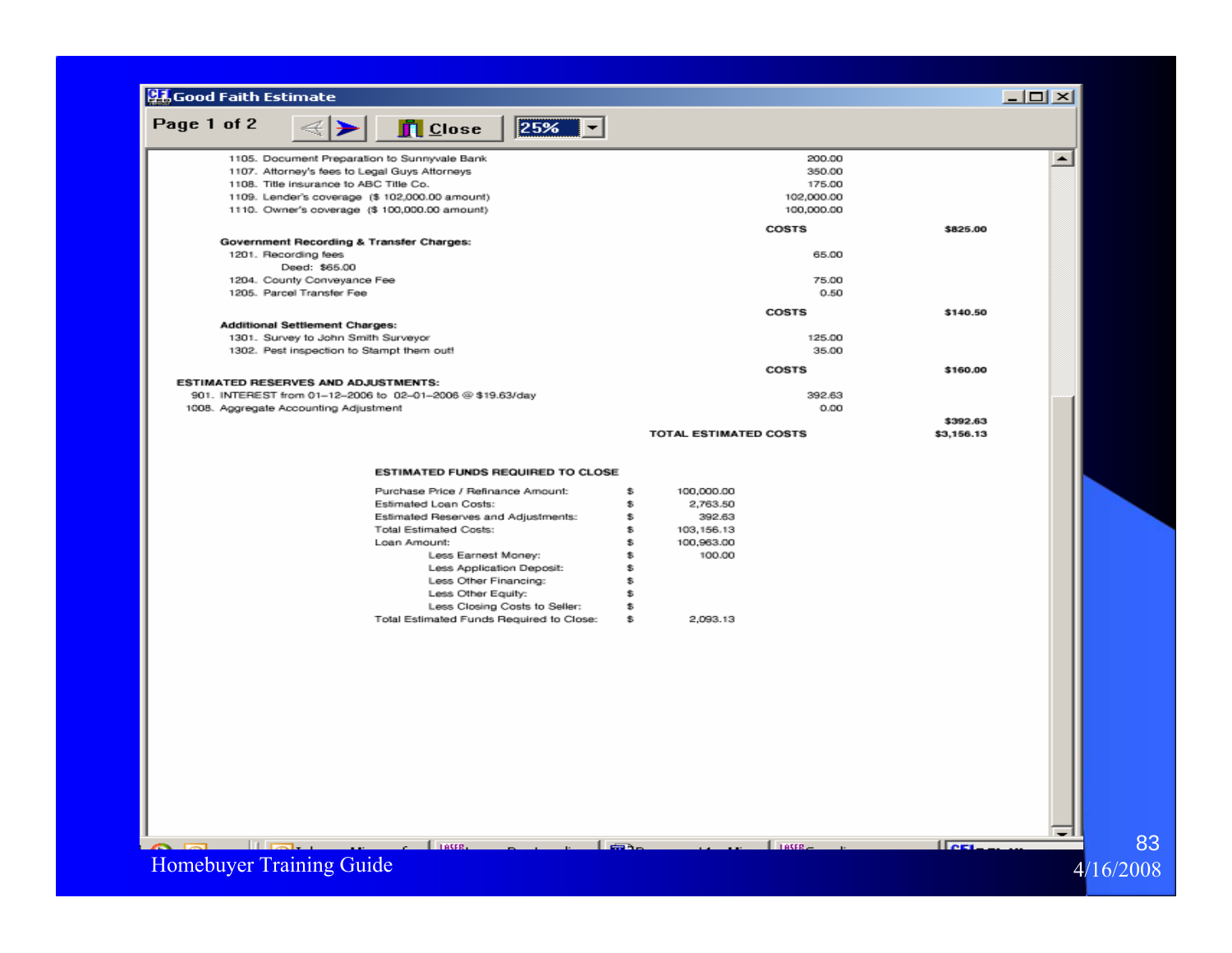### **Points & Fees Points & Fees**

- The "Good Faith Estimate" shows an *estimate* of the amount you may pay for points on your loan, as well as other fees.
- Points are a *one-time* fee that covers the lender's costs of doing business. One point  $= 1\%$  of the loan amount.
- Other estimated charges may include Private Mortgage Insurance (PMI), Title Insurance and Recording Fees charged by the County Recorder.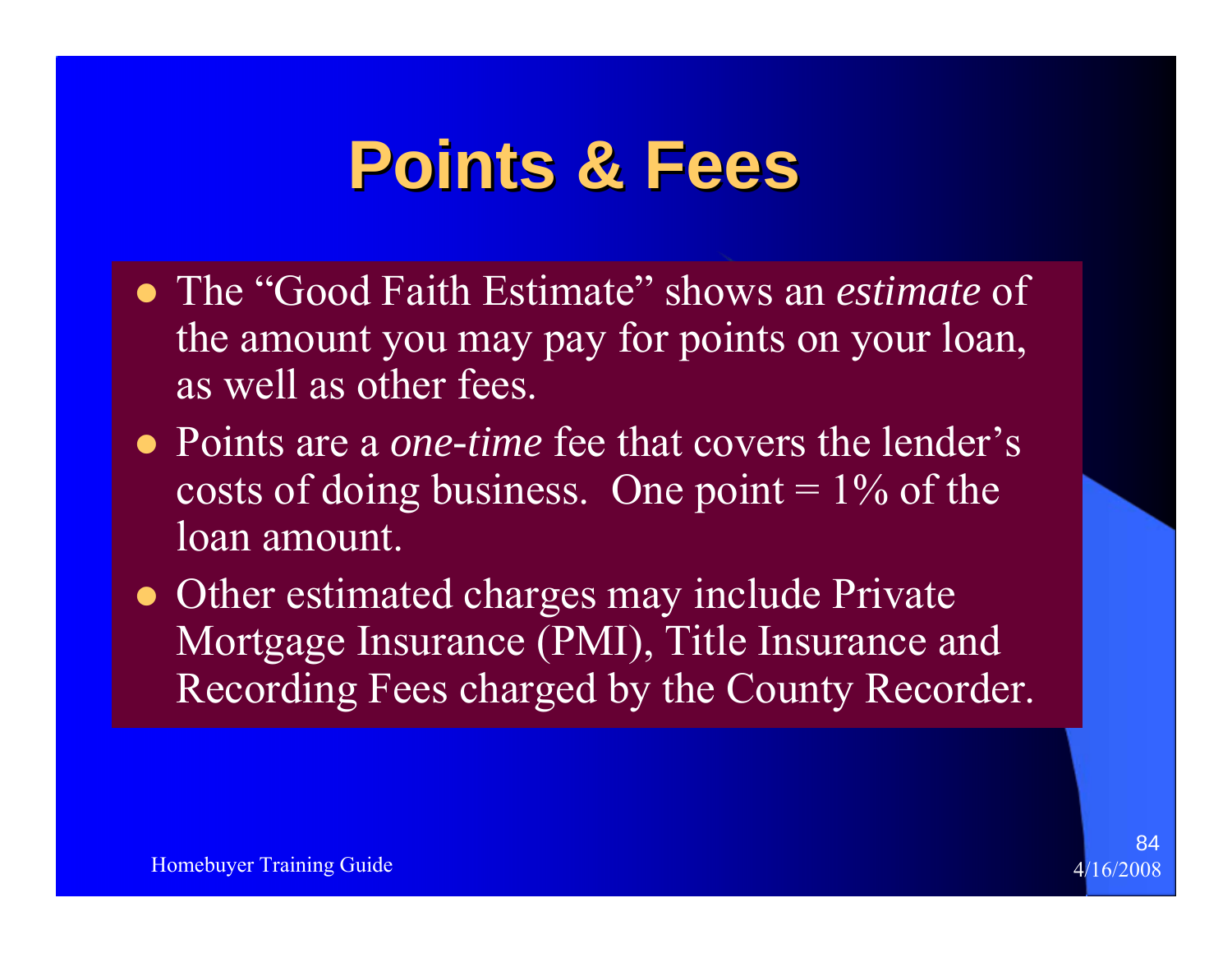### **Escrow Accounts Escrow Accounts**

- **Your lender may require that you establish an Escrow account when you obtain your loan.**
- **The Escrow is used by the lender to collect and distribute tax and insurance payments as they come due on your property.**
- z **This covers the "T" & "I" of the "PITI" we talked about.** (Principal, Interest, Taxes & Insurance).
- **When you make your monthly house payment it consists of "PITI".**
- Your payment goes into the **Escrow account and the lender subtracts the amount to be paid against your loan (Principal & Interest).**
- The rest of your payment is **set aside to cover Taxes & Insurance payments when they are billed to your lender.**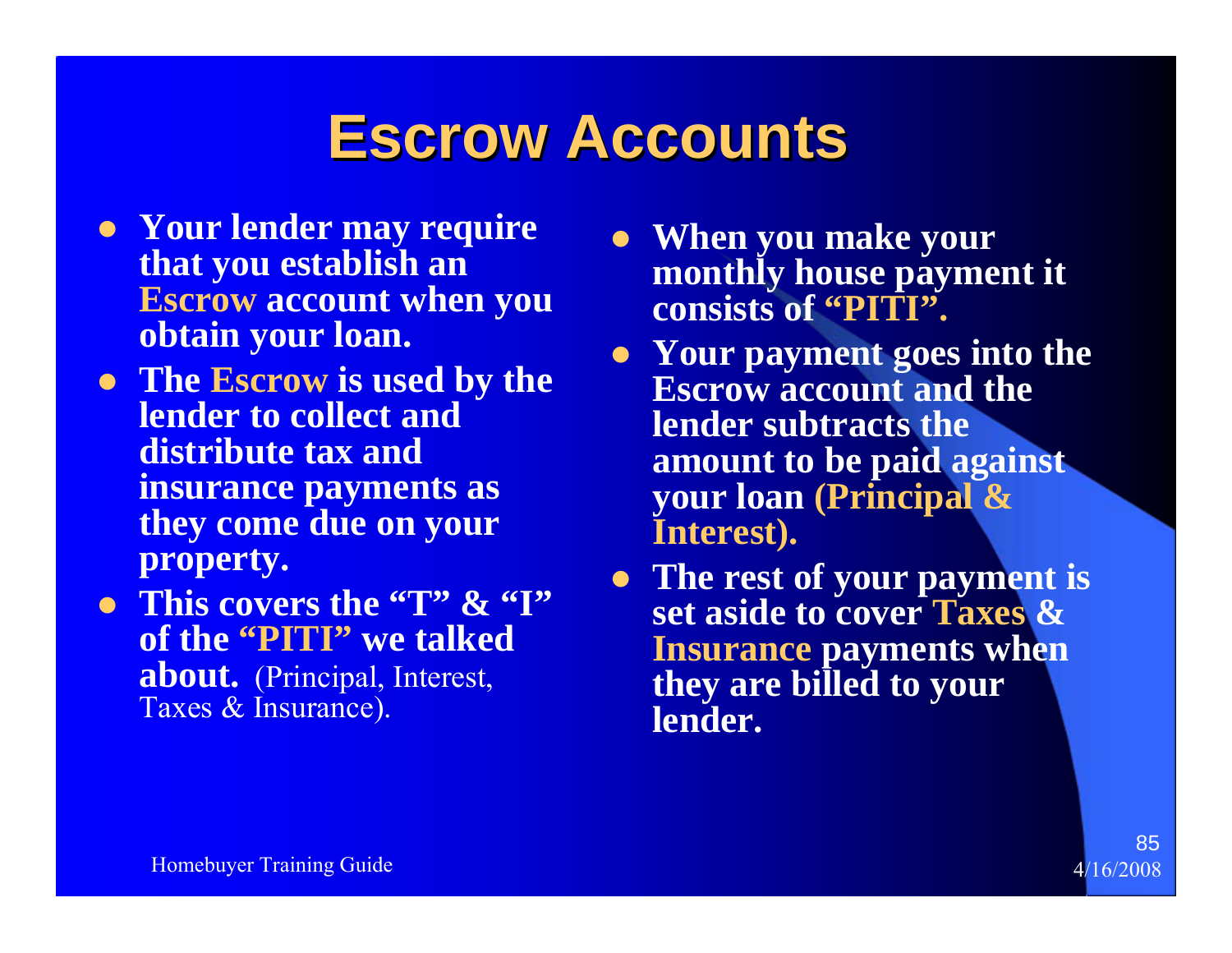## **Truth-In-Lending Disclosure Lending Disclosure**

z **The** *Preliminary*  **Truth-in-Lending Disclosure is another document you'll receive from your lender within 3 business days.**

**• It provides a summary of how your loan will be paid and itemizes the approximate costs of a loan.**

### **• This disclosure shows:**

- **Finance Charge**
- **Annual Percentage Rate**
- **Number of loan payments**
- **Amount of each payment**
- П **When payments are due**
- **Late charges that will apply**
- **Total amount you will pay in principal and finance charges over the life of your loan.**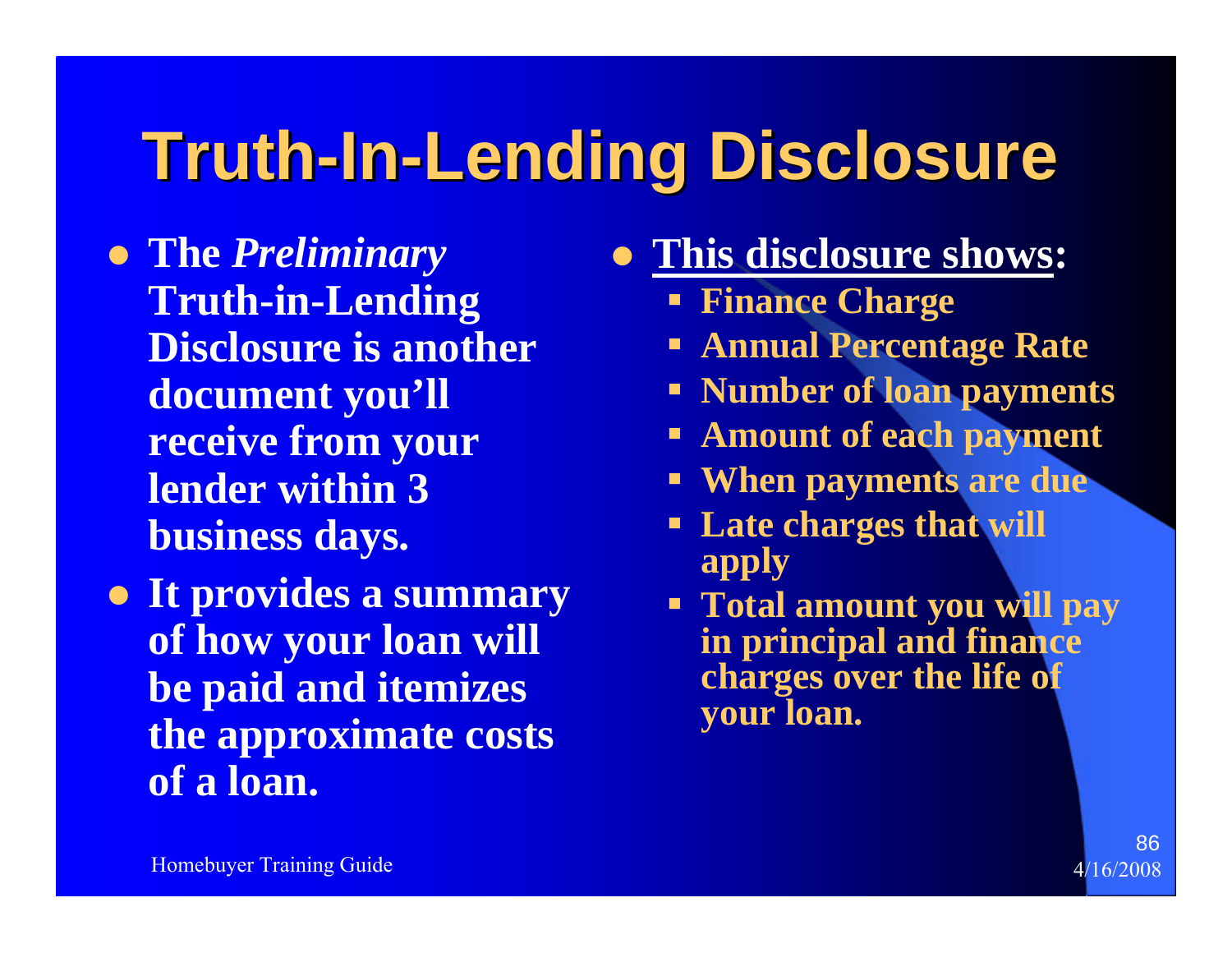### **Preliminary "TIL" Disclosure**

## **A sample "TIL" (Truth-in-Lending) Disclosure appears on the following screen.**



Homebuyer Training Guide 4/16/2008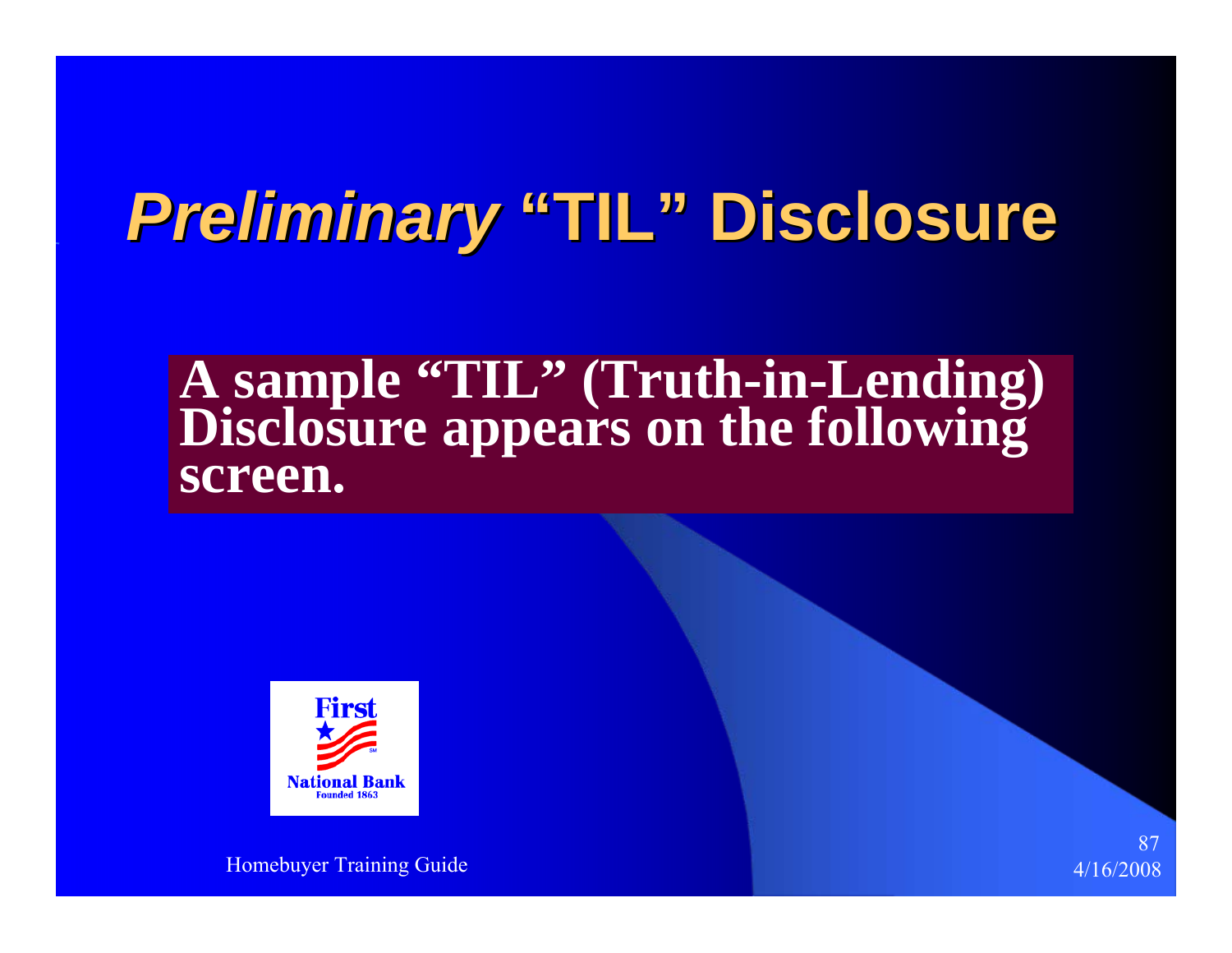|                                                                                                                                                                                                                                                                                                                                                                                                                                                                                                                                                                                                                    | PRELIMINARY DISCLOSURE STATEMENT                                                                                                                                          |                           |                                                                                   |                                                                                                                    |                                                                                                            | ٠     |
|--------------------------------------------------------------------------------------------------------------------------------------------------------------------------------------------------------------------------------------------------------------------------------------------------------------------------------------------------------------------------------------------------------------------------------------------------------------------------------------------------------------------------------------------------------------------------------------------------------------------|---------------------------------------------------------------------------------------------------------------------------------------------------------------------------|---------------------------|-----------------------------------------------------------------------------------|--------------------------------------------------------------------------------------------------------------------|------------------------------------------------------------------------------------------------------------|-------|
| App. Date<br>12-14-2005                                                                                                                                                                                                                                                                                                                                                                                                                                                                                                                                                                                            | Application No.<br>7774444<br>References in the shaded area are for Lender's use only and do not limit the applicability of this document to any particular loan or item. | Loan Amount<br>100.963.00 | <b>Branch</b><br>$\mathbf{0}$                                                     | Collateral<br>201                                                                                                  | <b>Officer</b>                                                                                             | Init. |
| Applicant:<br>John Doey (SSN: 123-45-6789)<br>123 Somewhere Lane<br>Anywhere, OH 43000                                                                                                                                                                                                                                                                                                                                                                                                                                                                                                                             |                                                                                                                                                                           | Lender:                   | (800) 441-3811                                                                    | <b>First National Bank of McConnelsville</b><br>86 N. Kennebec Avenue, PO Box 208<br>McConnelsville, OH 43756-0208 |                                                                                                            |       |
| <b>ANNUAL</b><br>PERCENTAGE RATE<br>The cost of my credit as a<br>yearly rate.                                                                                                                                                                                                                                                                                                                                                                                                                                                                                                                                     | <b>FINANCE CHARGE</b><br>The dollar amount the credit<br>will cost me.                                                                                                    |                           | <b>Amount Financed</b><br>The amount of credit provided<br>to me or on my behalf. |                                                                                                                    | <b>Total of Payments</b><br>The amount I will have paid<br>after I have made all payments<br>as scheduled. |       |
| 7.133%                                                                                                                                                                                                                                                                                                                                                                                                                                                                                                                                                                                                             | \$142,584.05                                                                                                                                                              | \$99,230.37               |                                                                                   |                                                                                                                    | \$241,814.42                                                                                               |       |
| PAYMENT SCHEDULE. My payment schedule will be 359 monthly payments of \$671.71 each, beginning March 1, 2006; and one payment of \$670.53<br>on February 1, 2036.<br>PROPERTY INSURANCE. I may obtain property insurance from anyone I want that is acceptable to Lender.<br>SECURITY. I am giving a security interest in My 1-4 unit residenitial dwelling or second home In addition, Lender has also reserved a contractual<br>right of setoff in my deposit accounts.<br>LATE CHARGE. If a payment is 15 days or more late, I will be charged 5.000% of the unpaid portion of the regularly scheduled payment. | ASSUMPTION. Someone buying my home cannot assume the remainder of the obligation on the original terms.                                                                   |                           |                                                                                   |                                                                                                                    |                                                                                                            |       |
| PREPAYMENT. If I pay off early, I will not be entitled to a refund of the prepaid finance charges, and I will not have to pay a penalty.<br>I will look at my contract documents for any additional information about nonpayment, default, any required repayment in full before the scheduled<br>date, and prepayment refunds.<br>All numerical disclosures except any late payment disclosures are estimates.                                                                                                                                                                                                    |                                                                                                                                                                           |                           |                                                                                   |                                                                                                                    |                                                                                                            |       |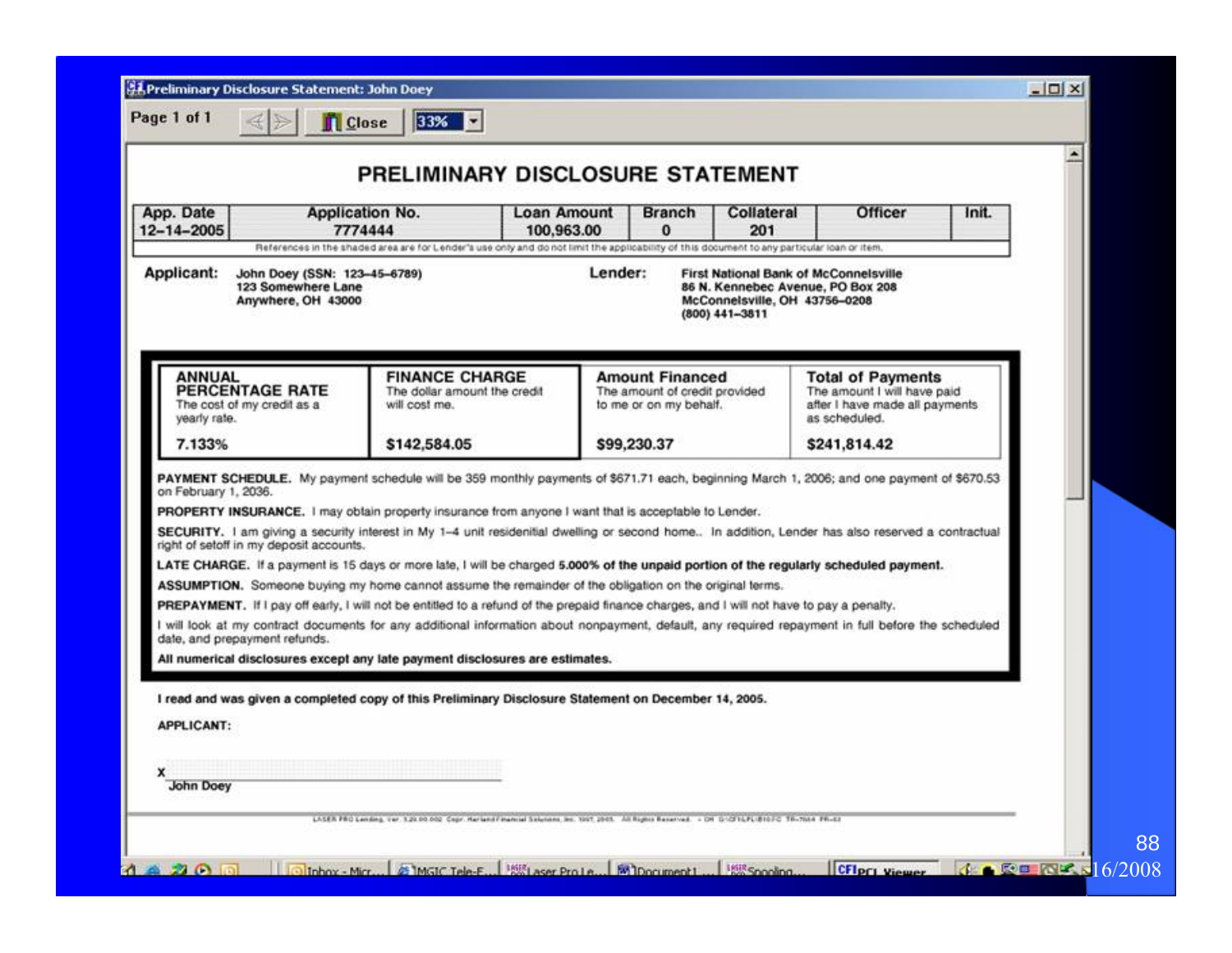### Mortgage Loan Process (Continued)

- The lender will order an **Appraisal** to estimate the property's market value.
- **•** The *maximum* loan amount the lender will provide is based on the *lower of* the sales price or appraised value.
- To examine your credit history, your lender will order a **Credit Report**; it lists your debts and payment history.

**These things happen during the first several days after you submit a complete application.**

- The lender will send your employer a **Verification of Employment** to verify your past, and the probability of, continued employment.
- $\bullet$  The lender will do a **Verification of your Deposit** accounts to confirm you have enough money to cover down payment, closing costs and 1 to 2 months of mortgage payments.
- You also may need to have 2 months' reserves for PITI (principal, interest, taxes & insurance).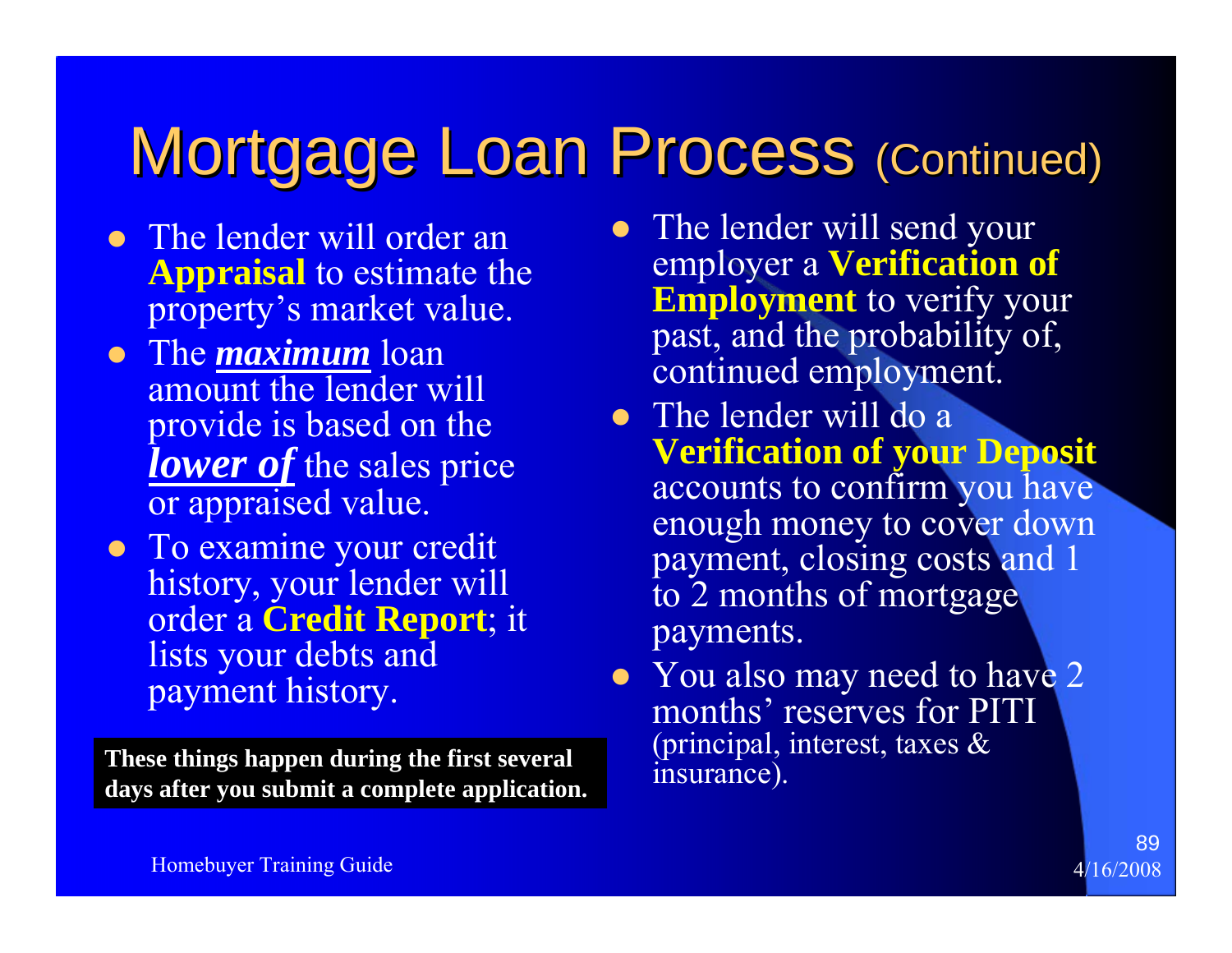### **Loan Application Processing Loan Application Processing**

### **During the next several days these things occur:**

- The loan processor reviews your credit report and verifies your debt and payment histories.
- If there are any late payments, collections or judgments on the credit bureau report, you will need to provide the lender with a written explanation.
- The loan processor also reviews the Appraisal.
- **The loan processor orders a title search** of the property from an attorney to uncover any existing liens, encroachments, or other legal issues that may affect the transferability or value of the property.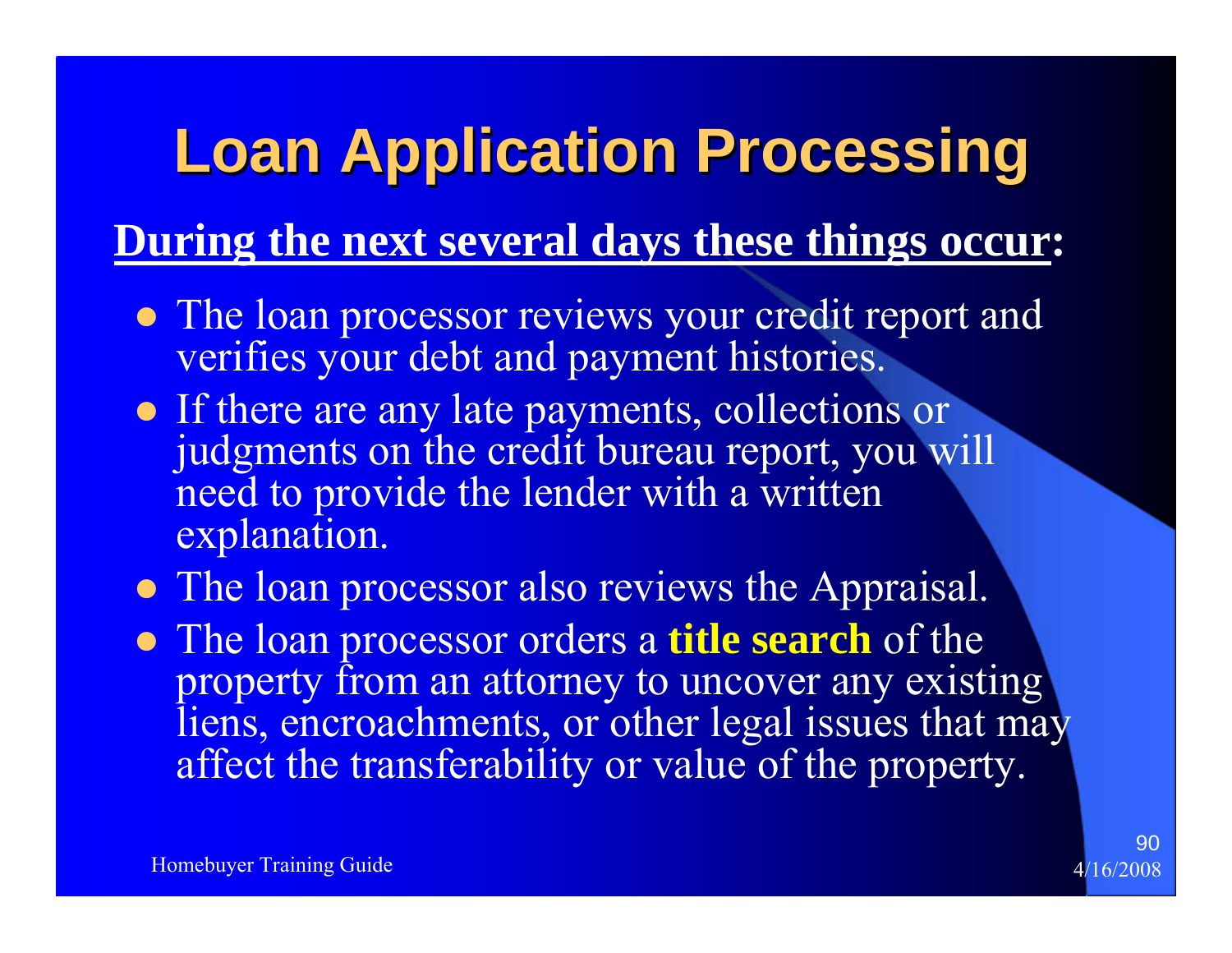### **Loan Underwriting Loan Underwriting**

- After receipt of the information from you, receipt of inspections, the appraisal, and the title search, etc., the lender reviews the loan package to determine whether to grant a conditional approval.
- $\bullet$  If the lender needs more information to make a decision, you may need to provide additional information.
- If you have less than  $20\%$  down payment, the lender may require you to have **PMI (Private Mortgage Insurance).**
- **"PMI"** protects the *lender* until you have paid the loan balance down to 80% of the original loan amount.
- To qualify for PMI you must meet the qualifications of the PMI company, which are very similar to the requirements discussed in this training program.

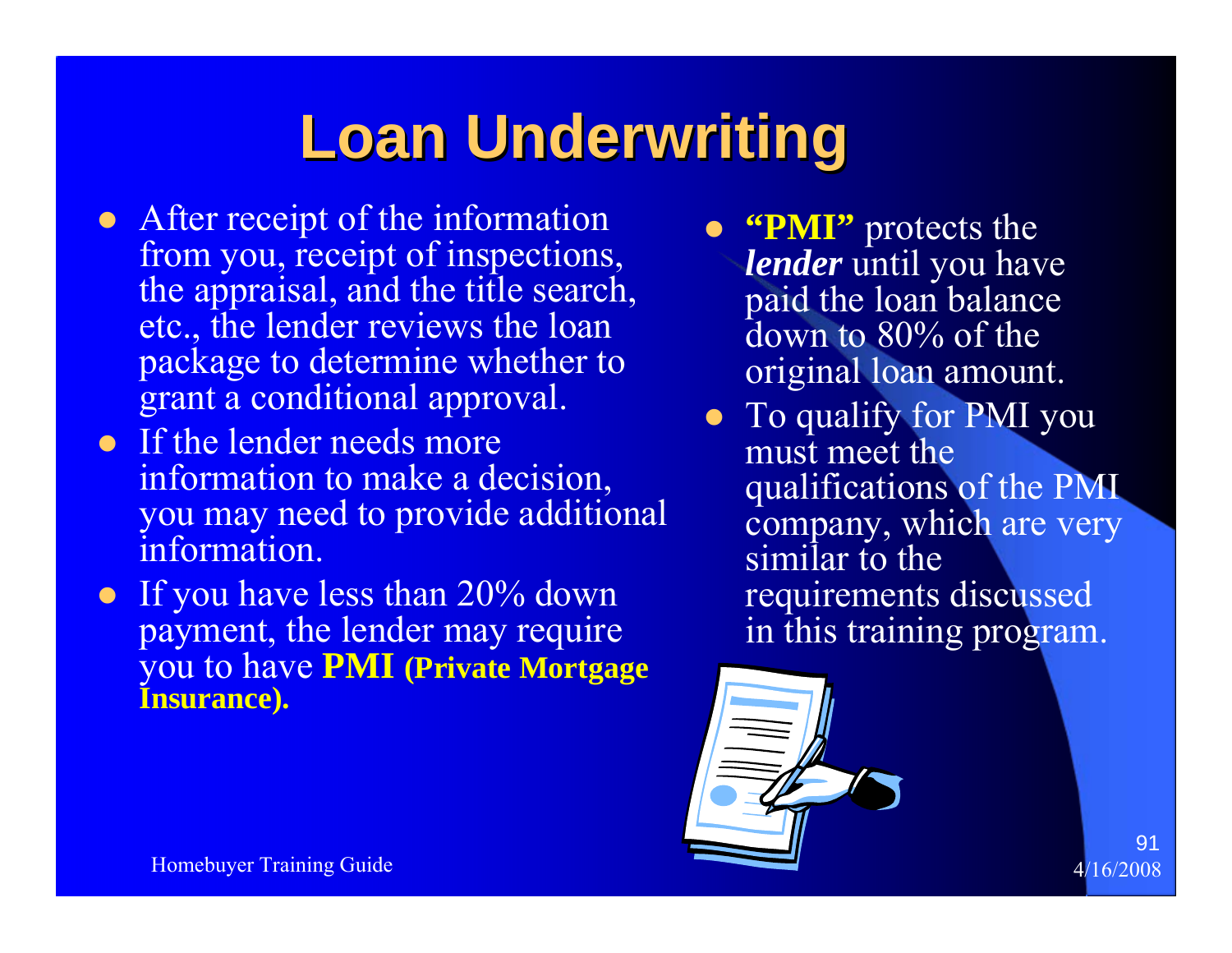## **Pre-Closing**

### **Once the loan is conditionally approved:**

- $\bullet$ **Title Insurance is ordered (if required)**
- $\bullet$ **Approval** *Contingencies* **are satisfied;**
- $\bullet$ **The loan closing is scheduled.**
- $\bullet$ **The borrower orders homeowner's insurance.**

### **Summary Time --You now know:**

- •**Two common types of mortgage loans; Fixed & Adjustable;**
- **What a "Point" is;**
- **What a "GFE" is, and some things about closing costs.**

Homebuyer Training Guide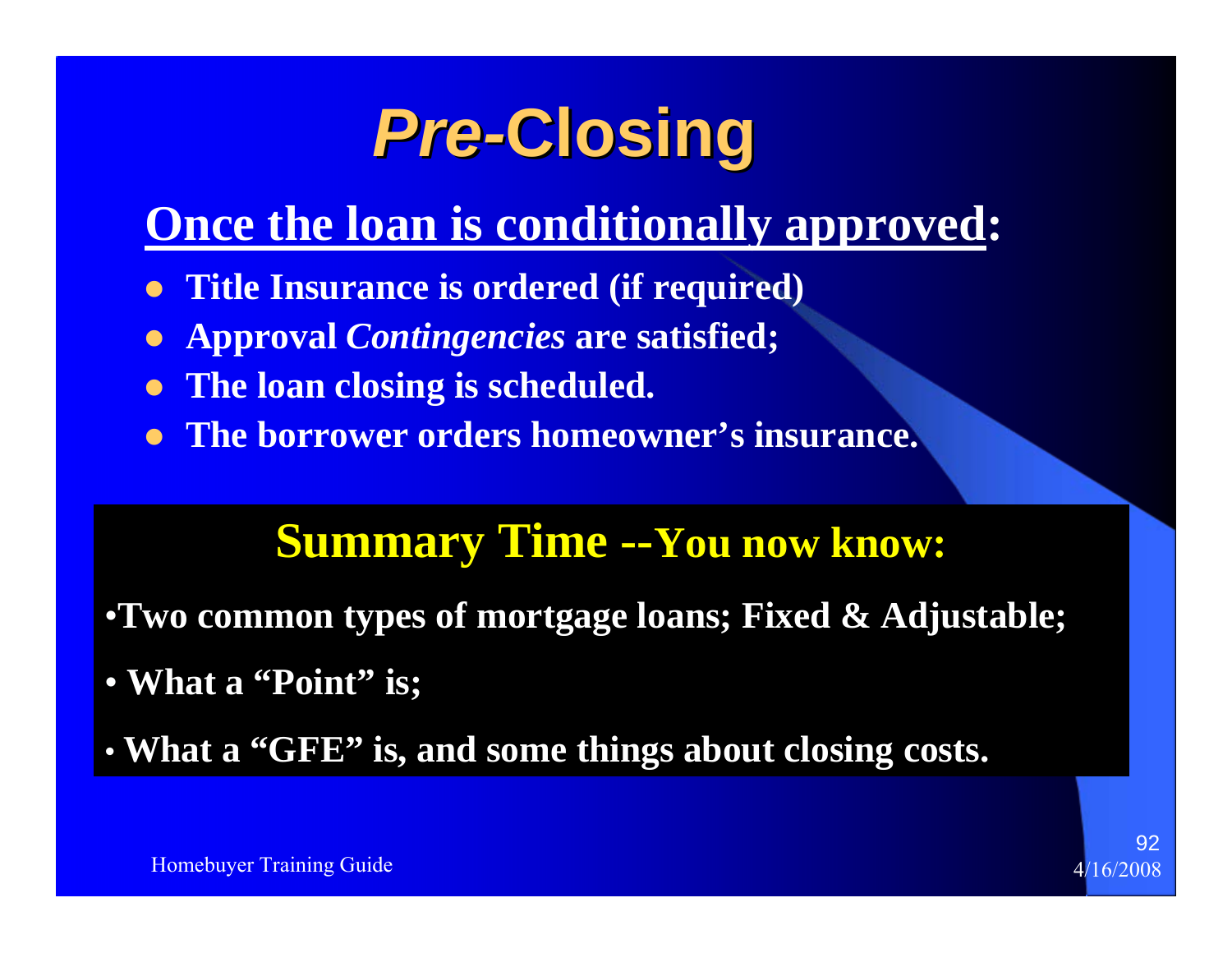### **Closing Process** *(Getting Closer!)*

### z **What to bring to closing:**

Ξ **A Binder for Homeowners Insurance and a Paid Receipt for the first fullyear's premium.**

**A Binder is a document that proves you have**  *adequate* **homeowners insurance for the house you are buying.**

- Thinks

- **Another item you must bring to closing is: <sup>a</sup>***certified or cashier's check* **for your down payment and closing costs.**
- You can find out the **exact amount you'll need by asking your lender a few days before the scheduled closing date.**

Homebuyer Training Guide 4/16/2008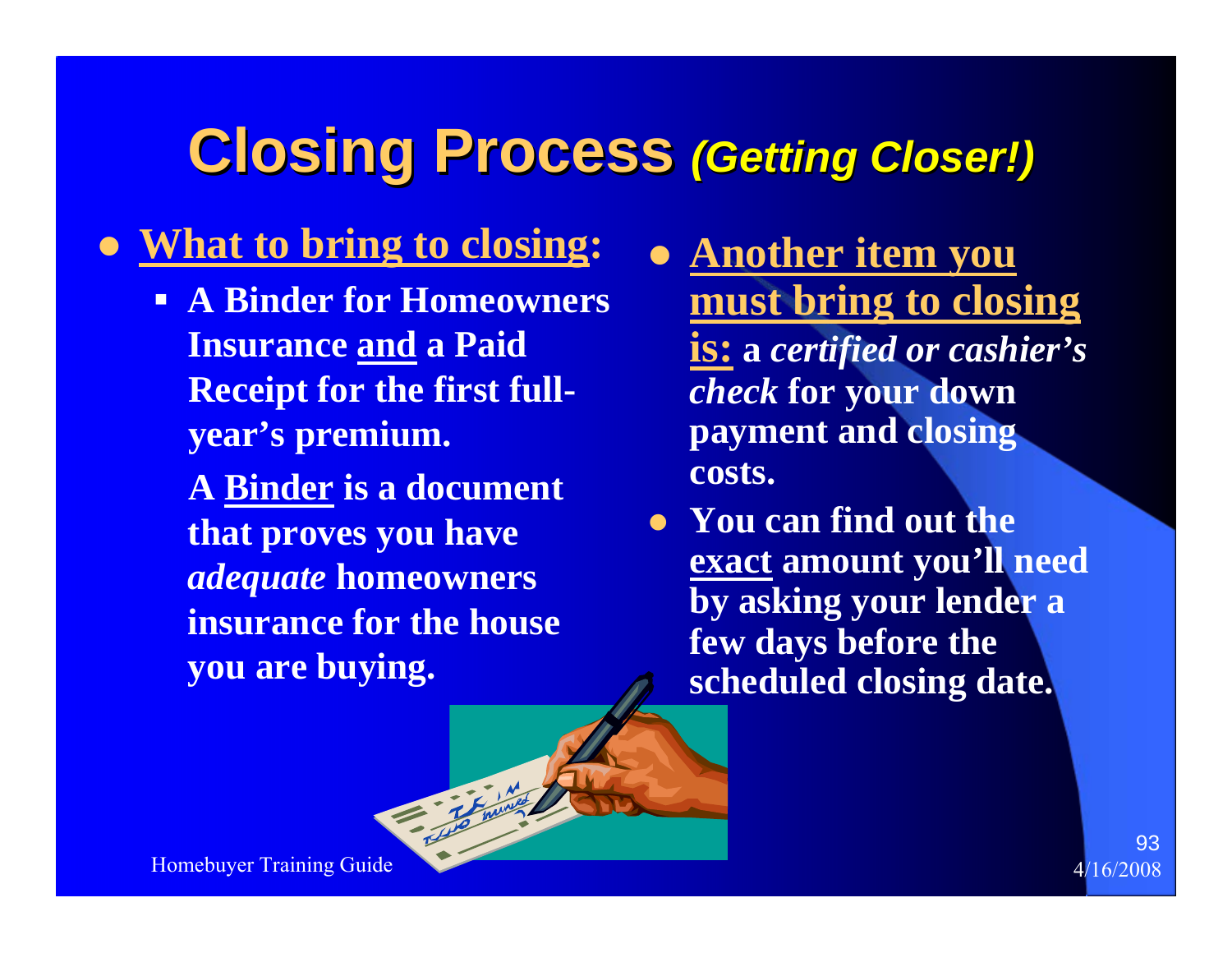## **Closing Documents Closing Documents**

**Before or During Closing Review These Documents:**

#### $\bullet$ **MORTGAGE**

 **The Mortgage is a separate document you will sign, on which you pledge your home as security for the loan.**

### z **MORTGAGE NOTE**

 **This is your promise to repay your loan. It shows the terms & conditions of your loan and how it will be repaid.**

#### $\bullet$ **SETTLEMENT STATEMENT**

 **This document is the form required by the Department of Housing & Urban Development (HUD).**

**The Settlement Statement is a summary of all the numbers relating to both the buyer (YOU), and the seller.**

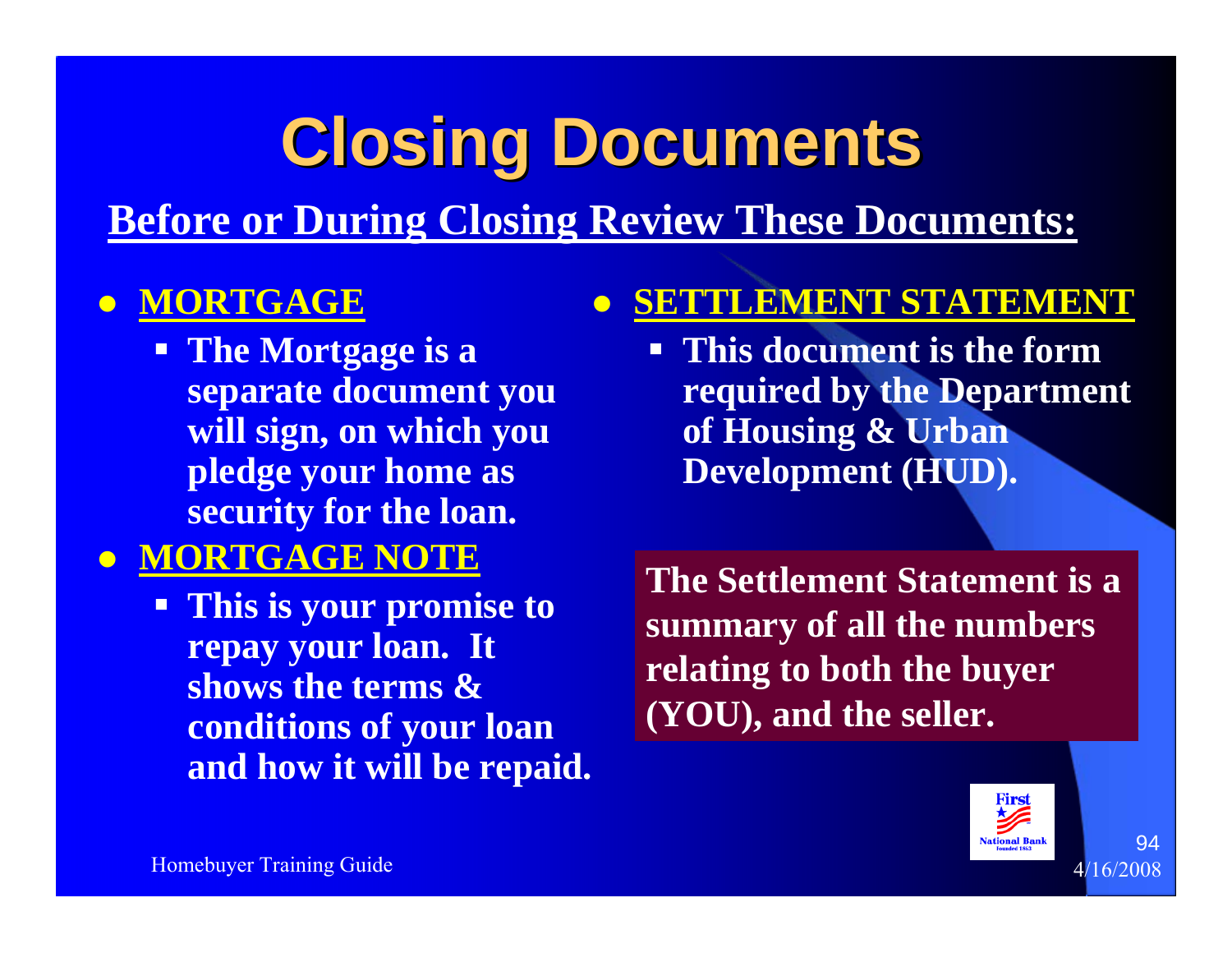## **Settlement Statement**

### **The Back of the Settlement Statement Shows:**

- 9 **Buyers'** and **Sellers'** closing costs;
- 9 How funds were transferred among the **buyer**, **seller, lender** and any **other parties** to the sale;
- 9 Net amount due from the **buyers** and net amount to be paid to the **sellers;**
- 9 Sales commissions to **Real Estate Agents**;
- Cender's charges in connection with the loan;
- $\checkmark$  Items required to be paid in advance, such as interest due from the date of closing until the 1<sup>st</sup> mortgage payment;
- $\checkmark$  Initial deposits to Escrow for insurance and property taxes;
- $\checkmark$  Title charges and Title Insurance Policy premiums;
- ◆ Recording fees;
- $\checkmark$ Other possible charges.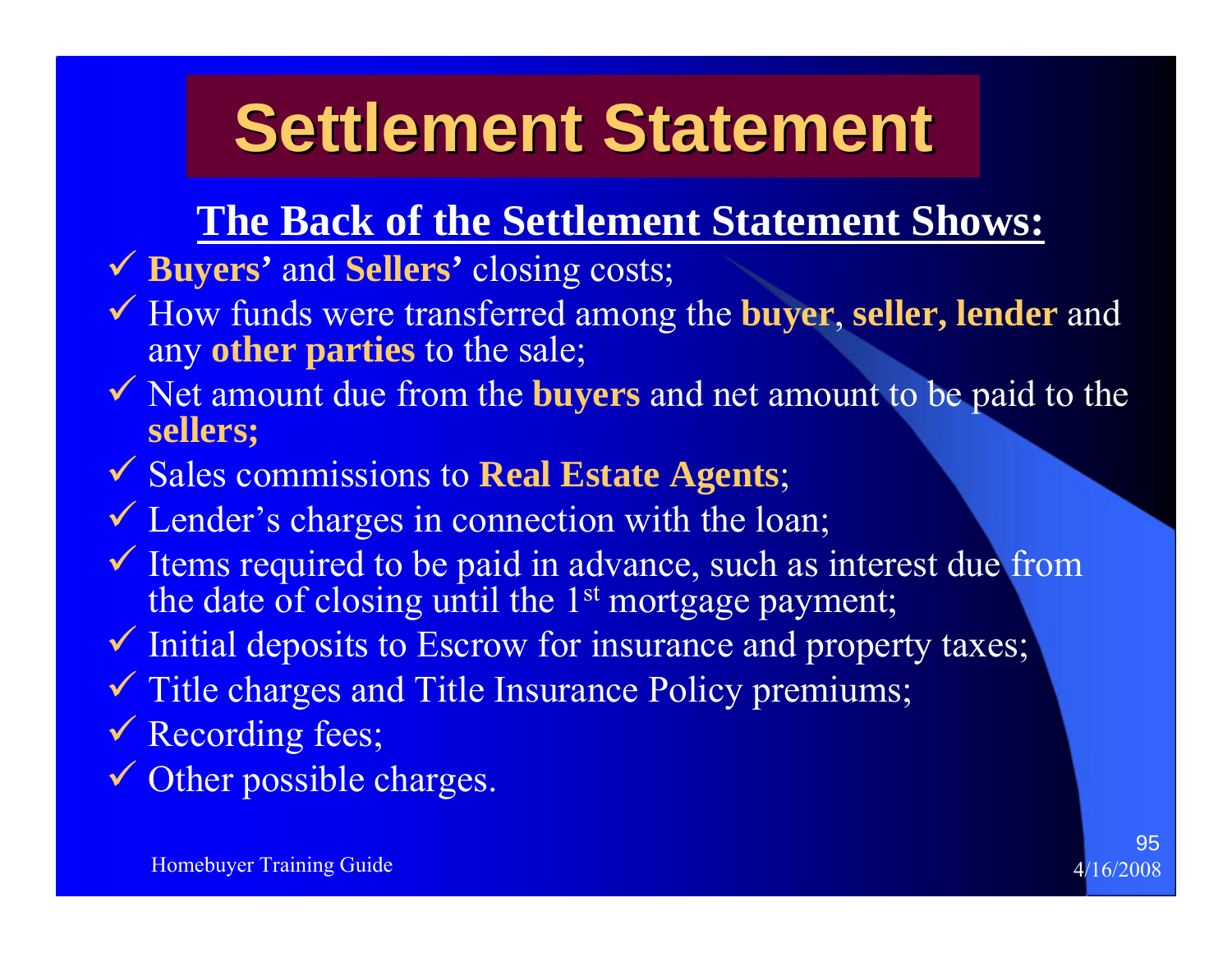### **Settlement Statement (continued)**

### **Front of the Settlement Statement:**

- <sup>9</sup>The left column summarizes the **buyers'** transaction; <sup>9</sup>The right side summarizes the **sellers'**.
- $\checkmark$  The sales price of the home is listed at the top of both columns.
- $\checkmark$  Amounts are added or subtracted in both columns to arrive at the *net* amounts *due from* the **buyer** and *due to* the **seller.**

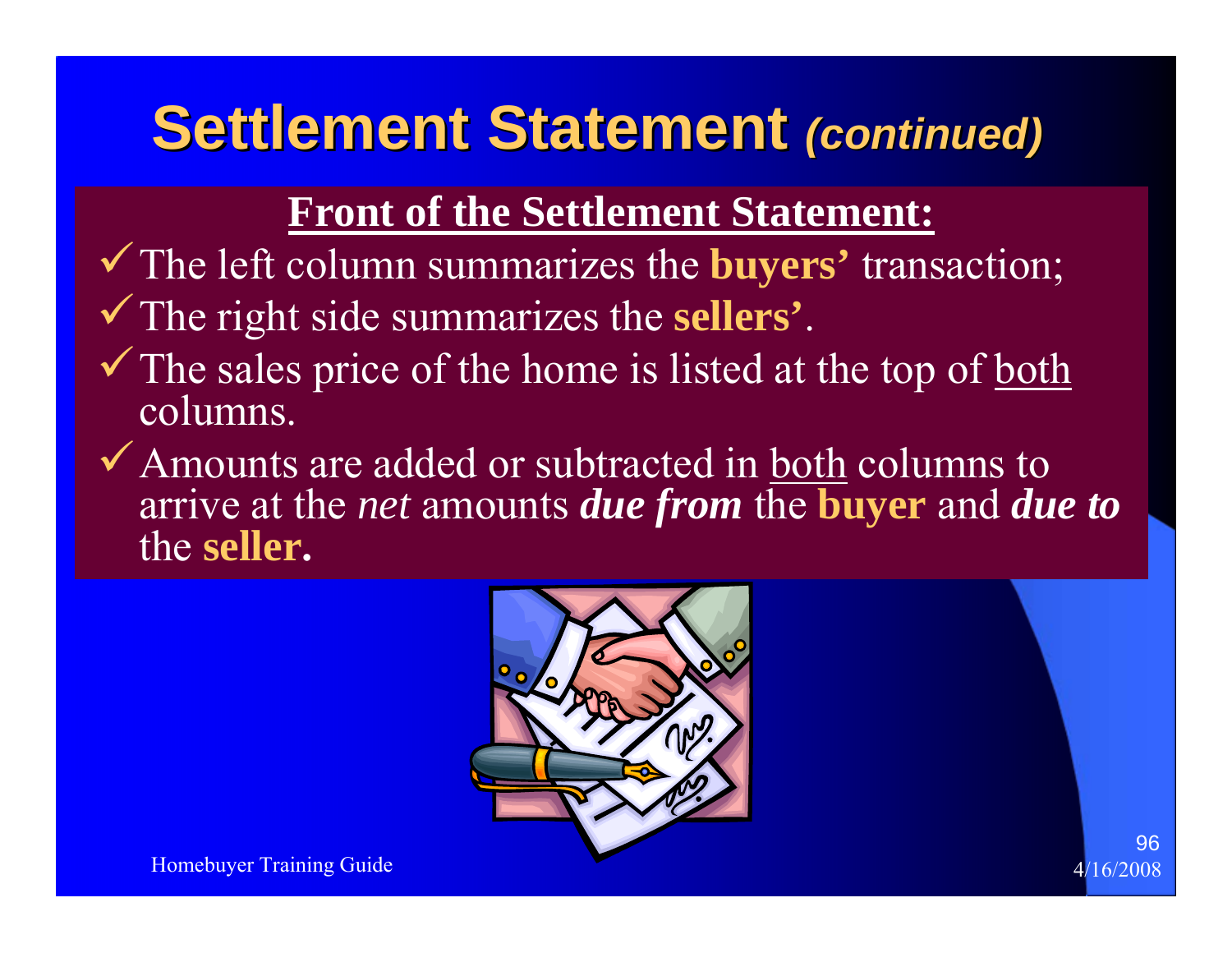## The DEED

- The **Deed** is the *legal* document that transfers **ownership from the** seller to the **buyer**<br>(you).
- The **Deed** is prepared<br>by an attorney and you<br>should review it before closing.
- The Title Insurance Company will also want to review the **Deed.**
- Any *mistakes* on the **Deed** could affect your ownership so they must be corrected before you close the sale.
- After closing, the lender will take care of recording the **Deed** with the County Recorder in<br>the county where the<br>property is located.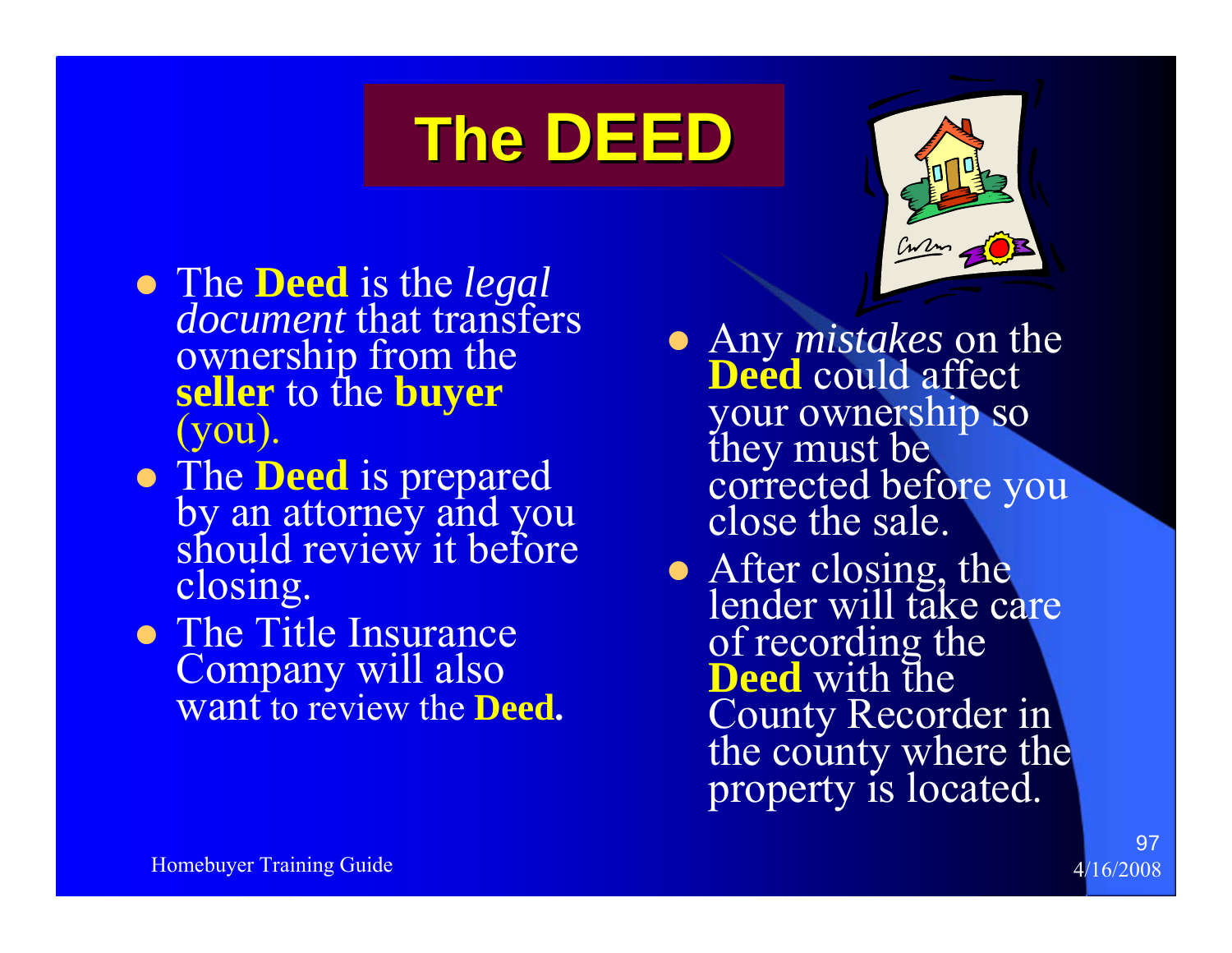### **Commitment for Title Insurance Commitment for Title Insurance**

- In many cases you will be required to buy **Title Insurance.**
- Title Insurance protects your legal ownership of the property.
- **The Title Company** will perform a search of public records to determine any *exceptions to coverage*, like liens or restrictions that affect the property.



• The property could be *seized & sold* to pay back taxes. **If you were to buy the property without knowing, you could have to pay the back taxes yourself, or risk losing the property.**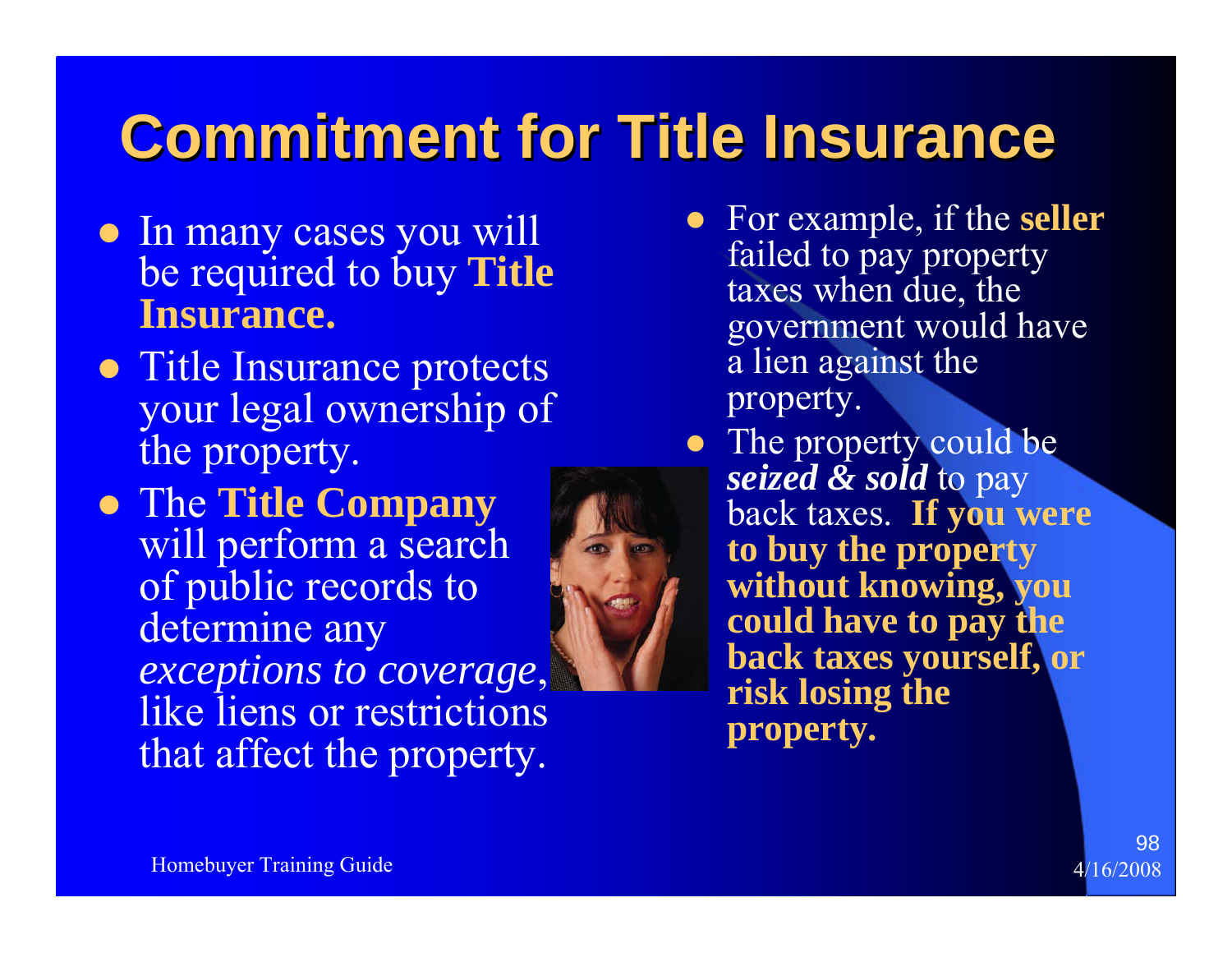### **Title Insurance (continued)**

- **Prior to closing, the title company will issue a commitment for title insurance. The commitment will indicate:**
	- **Parties to be insured and amounts of coverage;**
	- **Current owners of the property;**
	- **Legal description of the property;**
	- **Any requirements that must be met for the insurance to be issued;**
	- **All exceptions to coverage, including items that need recorded, that affect title to the property such as:**
		- **Mortgages**
		- **Easements**
		- **Building & use restrictions, and**
		- **Liens**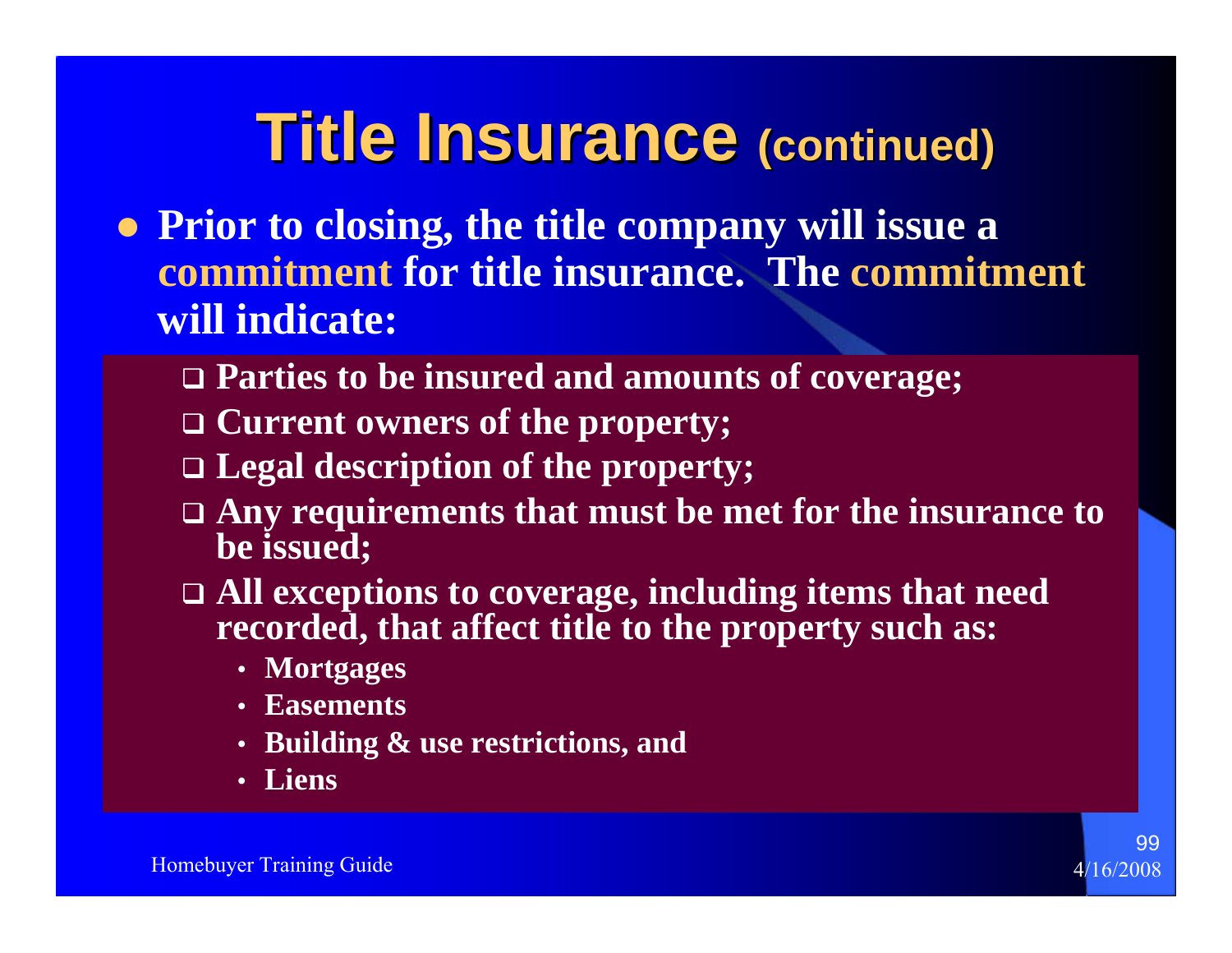### **By Now You Should Know:**

- z **Who is at closing**
- $\bullet$ **What happens at closing**
- $\bullet$  **Important things on a Settlement Statement:**
	- **Sales Price;**
	- **Amount of closing costs;**
	- **Amount of your mortgage;**
	- **Amount of Points to pay;**
	- **Charges to be paid in advance;**
	- **Amount you will pay at closing for advance interest;**
- **Amount sellers will pay for your title insurance policy;**
- **Amount you paid in earnest money;**
- **Amount the sellers will pay for** *pro-rated*  **property taxes (from the first of the year to the date of closing);**

- $\bullet$ **Purpose of the Deed**
- $\bullet$ **Why Title Insurance**
- $\bullet$  **Who Title Insurance protects**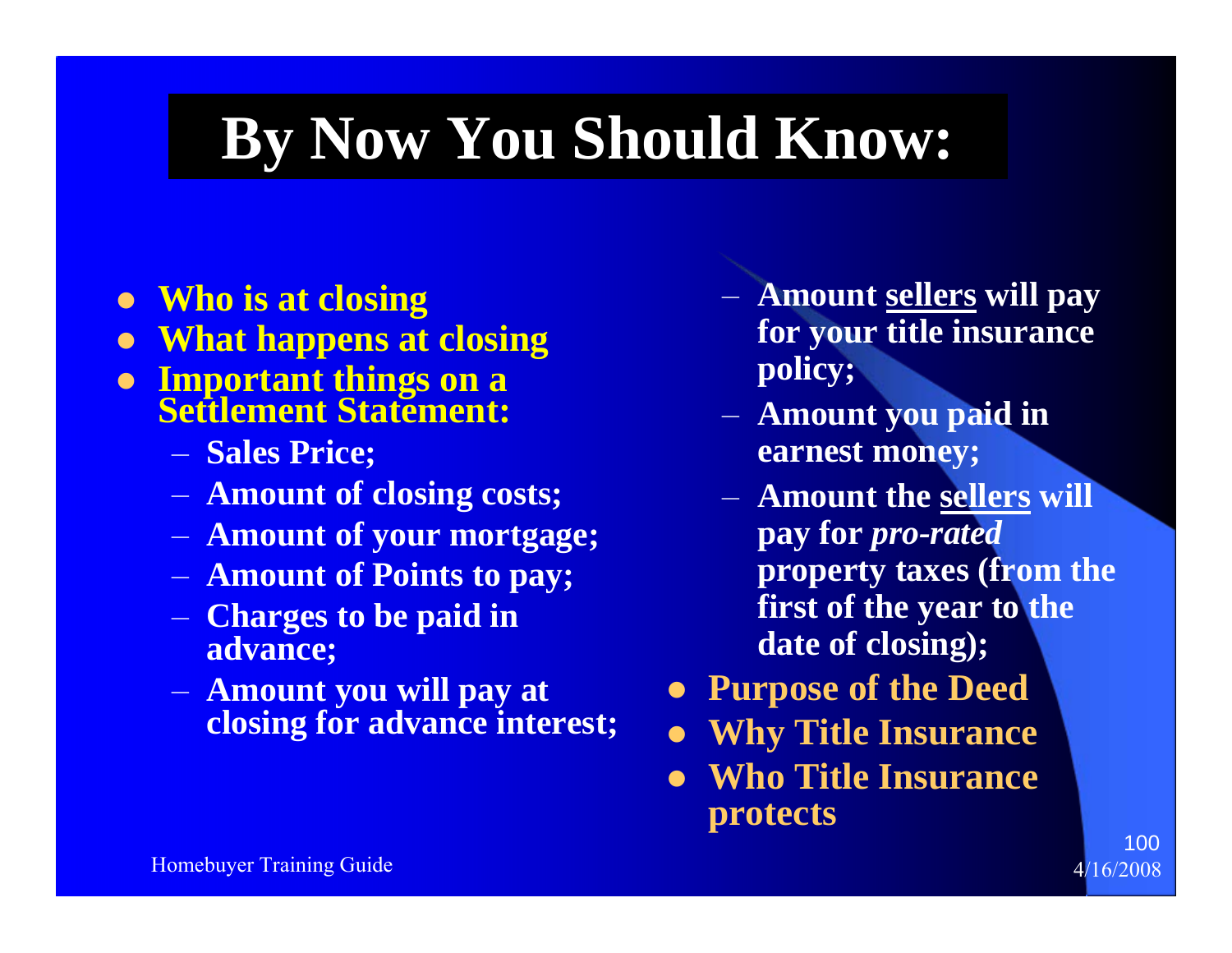# **Insuring Your Home Insuring Your Home**

- You will need to obtain **and maintain homeowners insurance.**
- Your property is the **security for the mortgage loan, so the lender will want to be sure the value of the home is protected in case it is damaged or destroyed.**
- **•** If the cost of insuring **your home is not included as part of your escrow payment, then you will need to budget and set aside enough to pay the premiums when due.**

Typically, homeowners policies cover things like theft, fire, vandalism or wind. **But,** to be covered for other catastrophes, like **FLOODS** or Earthquakes, **you will have to purchase**  *extended* **coverage and maintain the coverage so long as you have a mortgage loan.**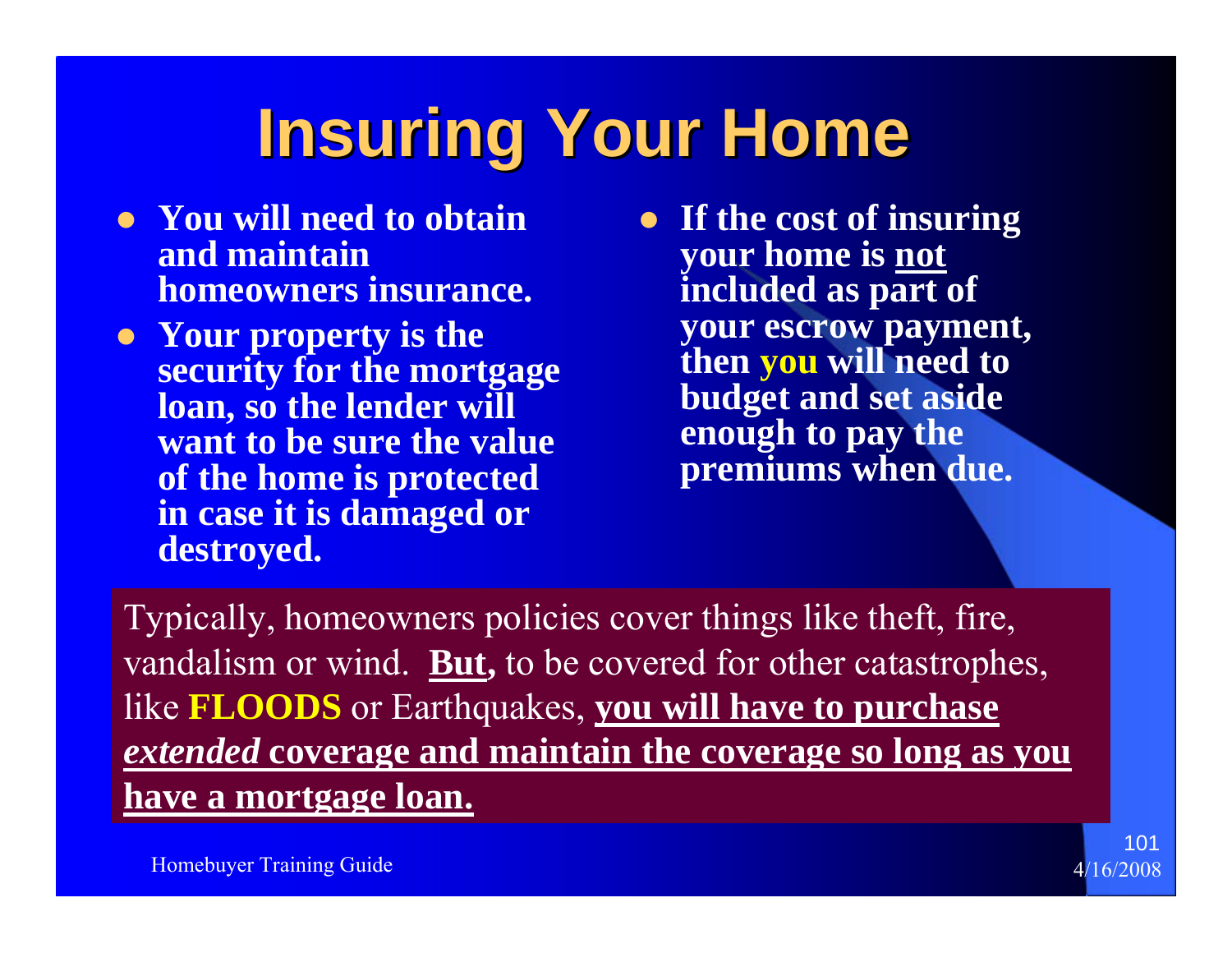### **Homeowners Insurance Homeowners Insurance**

**• You might be thinking, "Should I buy Replacement coverage** or **Actual Cash Value** coverage for my **home & contents ?**

### **Replacement Coverage:**

- $\bullet$  This costs more, but if you have a loss, you will be reimbursed enough to *replace* whatever is damaged or destroyed.
- • For example, if your TV is struck by lightning and destroyed, you can replace it with a new one costing what you paid for the original.

**Actual Cash Value Coverage:**  With **"ACV"** coverage the insurance company will take into consideration the age and condition of the damaged item and only pay you its *fair market value.*

• This means, if your 5-year-old TV is stolen or destroyed, you will only receive its *depreciated* value, not what it costs to replace it.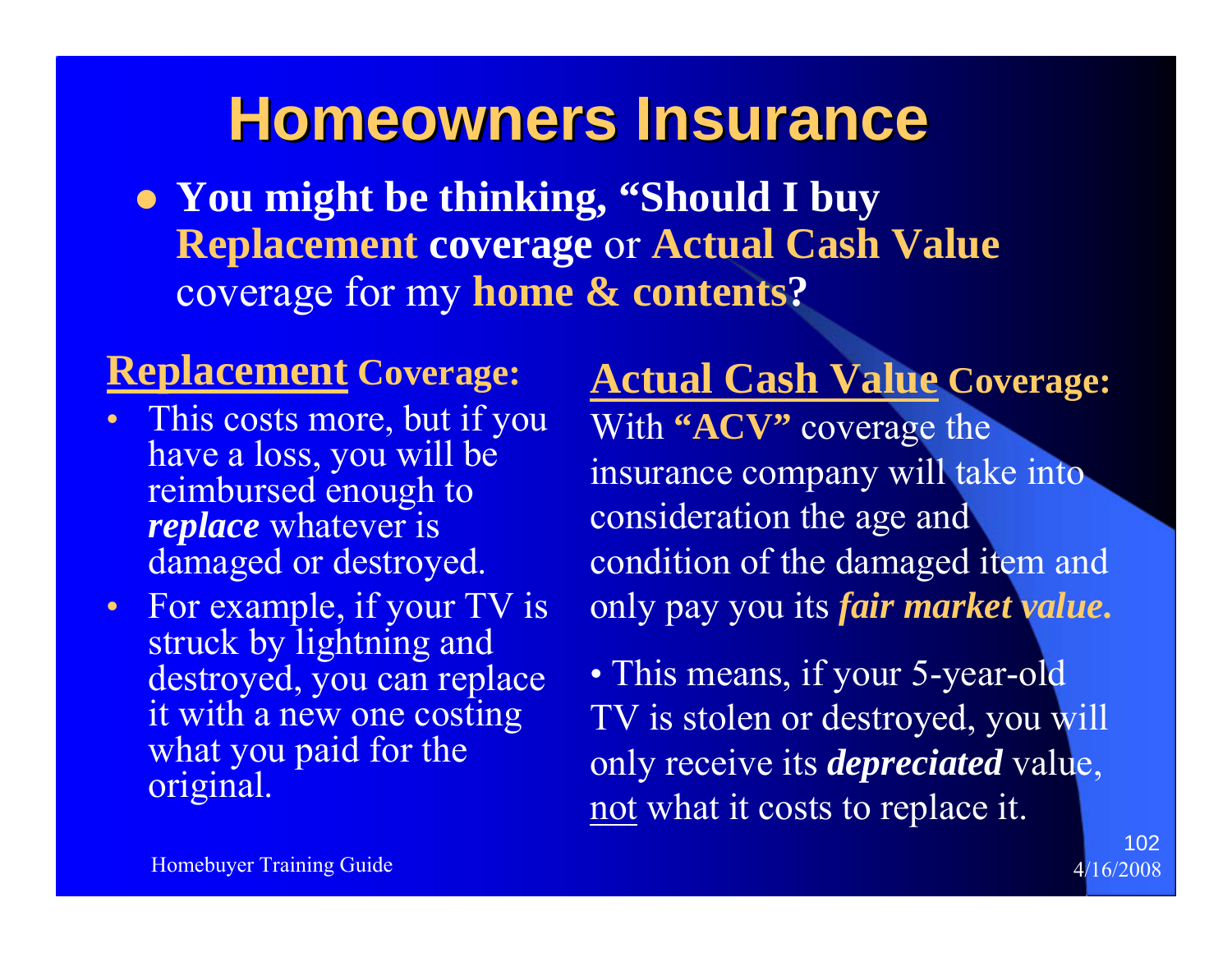### **Building A Reserve Building A Reserve**

- No one wants to think about losing their home.
- But recessions, layoffs, sickness, injuries, or deaths might drastically affect your finances with no warning.
- You have an investment to protect!
- The best way to protect it is to budget & save.



- Some experts say you should build a reserve of 3-6 months' of living expenses.
- This money should be deposited in your Bank.
- You should only use this money for emergencies.

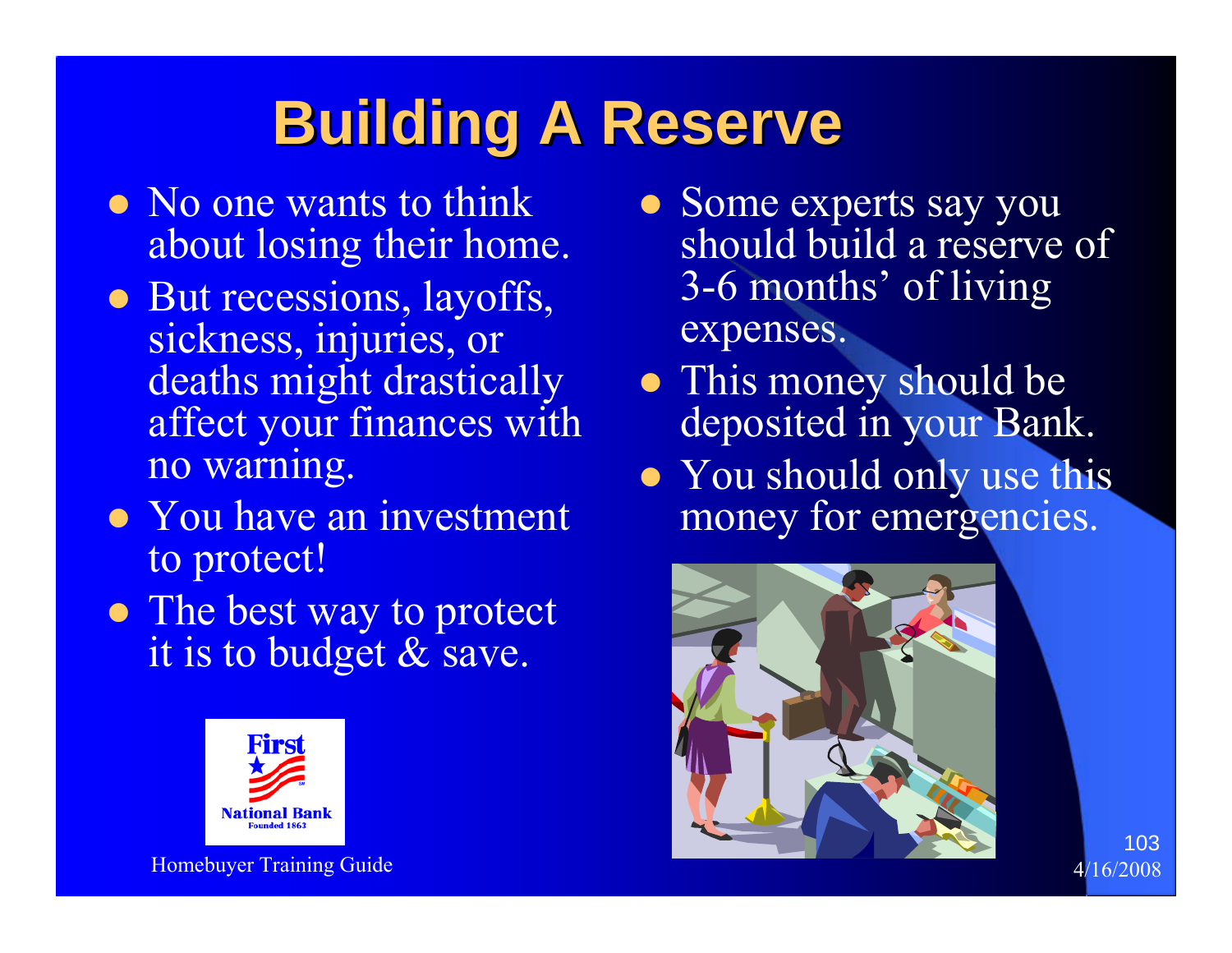# **Maintaining Your Home Maintaining Your Home**

- You will eventually be faced with expenses for *unexpected* repairs and maintenance.
- You will need to learn about your home's mechanical, electrical & construction – and what it costs to maintain them – so you can budget for upkeep.
- You may have some *new*sewer and water, trash, or special assessments<br>for things like<br>sidewalks.
- There are likely projects you want to do to improve the home.
- These require saving and budgeting to reach these goals.

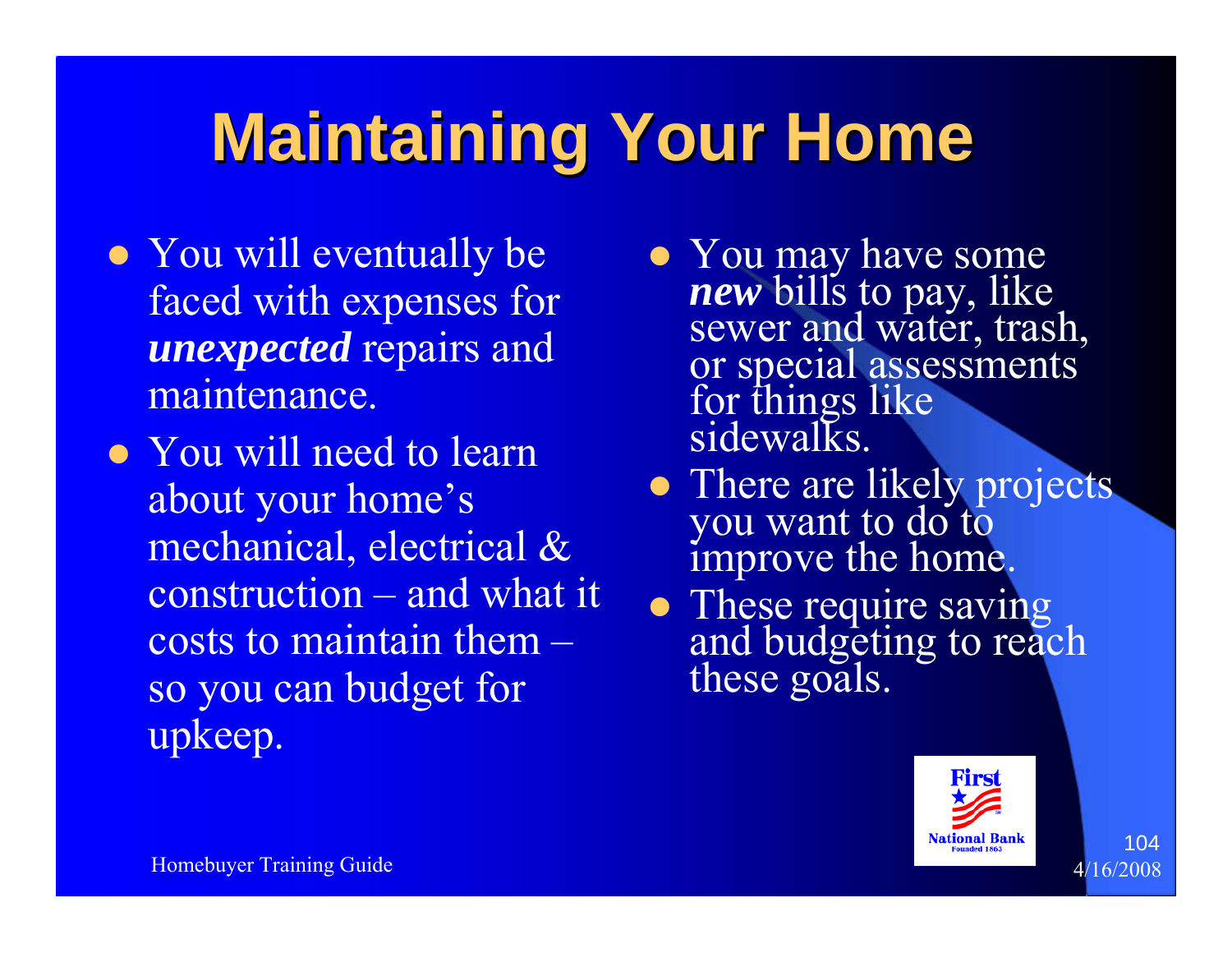# **Prioritizing Prioritizing**

- $\bullet$ Part of your responsibility of owning a home is prioritizing projects and thinking about the improvements that will likely add to your home's value – or decrease your expenses.
- $\bullet$  It may be better to replace an old furnace with an energy efficient one, *before* you buy new carpet.
- $\bullet$  Its important to anticipate problems, like a leaky roof or old washing machine.
- $\bullet$ The best way to head-off problems is to inspect your home regularly and perform routine maintenance.
- If you have the tools and know-how, decide if you can do the job, or whether you should contact a professional, which is sometimes cheap in the long-run.

**On the next 2 screens you will see a Maintenance Checklist.**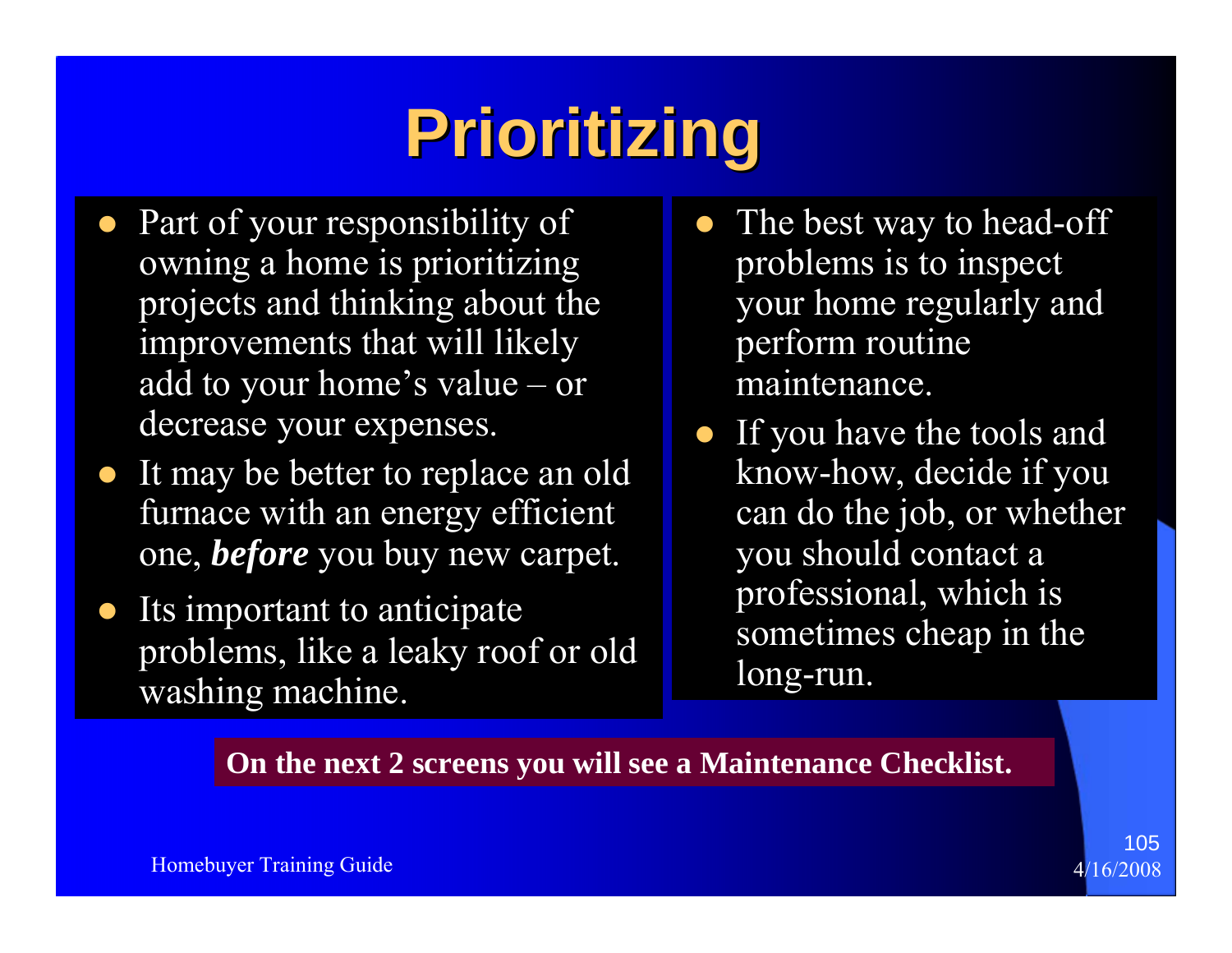#### **Home Maintenance suggestions from the American Society of Home Inspectors**

| <b>FOUNDATION &amp; MASONRY: Basement, Exterior Walls</b><br>To prevent seepage and condensation problems.                                                                         | Periodically | Spring     | 同          |  |
|------------------------------------------------------------------------------------------------------------------------------------------------------------------------------------|--------------|------------|------------|--|
| a. Check basement for dampness and leakage after wet weather.                                                                                                                      | $\sqrt{}$    |            |            |  |
| b. Check foundation walls, steps, retaining walls, walks, patios, driveways, garage<br>floors, etc., for cracks, heaving, crumbling.                                               |              | $\sqrt{}$  |            |  |
| c. Check chimneys, deteriorated chimney caps, loose and missing mortar.                                                                                                            |              | $\sqrt{}$  | $\sqrt{ }$ |  |
| d. Maintain grading sloped away from foundations walls.                                                                                                                            |              |            |            |  |
| II ROOFS & GUTTERS: To prevent leaks, condensation, seepage and decay.                                                                                                             |              |            |            |  |
| a. Check for damaged, loose or missing shingles, blisters.                                                                                                                         |              | $\sqrt{}$  | $\sqrt{ }$ |  |
| b. Check for leaking, misaligned or damaged gutters, downspouts (leaders), hangers<br>(straps), gutter guards and strainers.                                                       |              | $\sqrt{ }$ | $\sqrt{}$  |  |
| c. Clean gutters, leaders, strainers, window wells, drains. Be sure downspouts<br>direct water away from foundation.                                                               | $\sqrt{ }$   |            |            |  |
| d. Cut back tree limbs growing on or over roof.                                                                                                                                    |              |            | $\sqrt{ }$ |  |
| e. Check antenna supports for sturdiness and possible source of leakage.'                                                                                                          |              |            |            |  |
| f. Check flashings around roof stacks, vents, skylights, chimneys. for leakage.                                                                                                    |              | $\sqrt{}$  | $\sqrt{ }$ |  |
| g. Check vents, louvers and chimneys for birds' nests, squirrels, and insects.                                                                                                     |              | $\sqrt{ }$ | $\sqrt{}$  |  |
| h. Check fascias and soffits for paint flaking, leakage and decay.                                                                                                                 |              | $\sqrt{ }$ |            |  |
| III EXTERIOR WALLS: To prevent paint failure, decay and moisture penetration.                                                                                                      |              |            |            |  |
| a. Check painted surface for paint flaking or paint failure.                                                                                                                       |              | $\sqrt{ }$ |            |  |
| b. Check siding, shingles and trim for damage, looseness, warping and decay.                                                                                                       | $\sqrt{ }$   |            |            |  |
| c. Check exterior masonry walls for cracks, looseness, missing or broken mortar.                                                                                                   |              | $\sqrt{ }$ |            |  |
| d. Cut back and trim shrubbery against sidewalls.                                                                                                                                  |              | $\sqrt{}$  | $\sqrt{ }$ |  |
| IV DOORS AND WINDOWS: To prevent air and weather penetration problems<br>a. Check caulking and check for decay around doors, windows, corner boards, joints:<br>recaulk as needed. |              |            | $\sqrt{}$  |  |
| b. Check glazing putty around windows.                                                                                                                                             |              |            | $\sqrt{}$  |  |
|                                                                                                                                                                                    |              |            | $\sqrt{}$  |  |



**AMERICAN SOCIETY** 

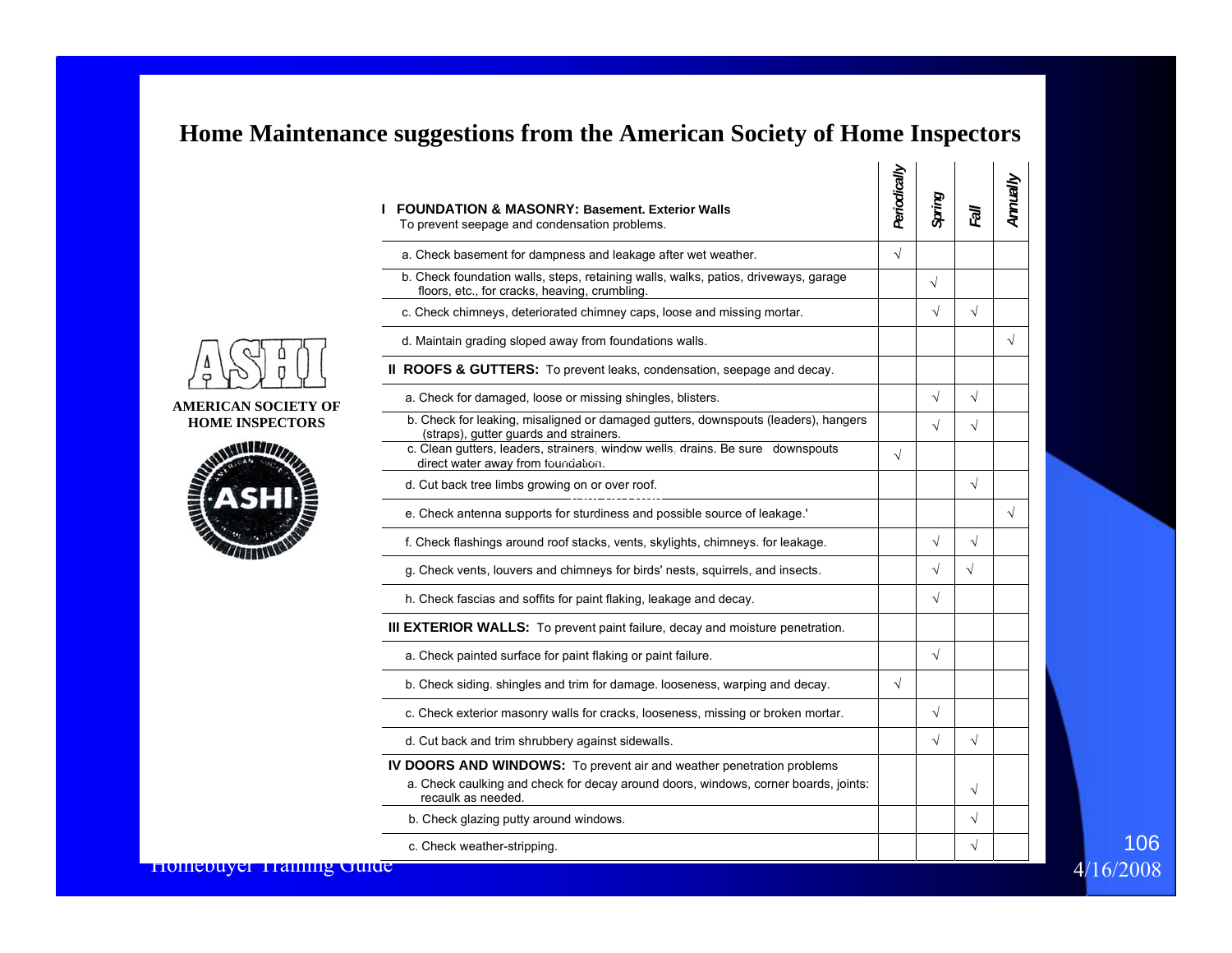

#### **AMERICAN SOCIETY OF HOME INSPECTORS**



|                            | V   | <b>ELECTRICAL:</b> For safe electrical performance.                                                                                                                                                                                           | Periodically | Spring     | Fall              | Annually  |         |
|----------------------------|-----|-----------------------------------------------------------------------------------------------------------------------------------------------------------------------------------------------------------------------------------------------|--------------|------------|-------------------|-----------|---------|
|                            |     | a. Learn location of electrical panel box for breakers or fuses. Never overfuse.                                                                                                                                                              |              |            | Always $\sqrt{}$  |           |         |
|                            |     | b. Trip circuit breakers every 6 months; ground fault interruptors (GFI), monthly.                                                                                                                                                            | $\sqrt{}$    |            |                   |           |         |
|                            |     | c. Mark and label each circuit.                                                                                                                                                                                                               | $\sqrt{ }$   |            |                   |           |         |
|                            |     | d. Check condition of lamp cords, extension cords and plugs. Replace at first sign of<br>wear and damage.                                                                                                                                     | $\sqrt{ }$   |            |                   |           |         |
|                            |     | e. Check exposed wiring and cable for wear or damage.                                                                                                                                                                                         |              |            |                   | $\sqrt{}$ |         |
|                            |     | f. If fuses blow or breakers trip frequently, call a licensed electrician.                                                                                                                                                                    | $\sqrt{ }$   |            |                   |           |         |
|                            |     | g. If you experience slight tingling shock from handling or touching an appliance,<br>disconnect the appliance $\&$ have it repaired. If lights flicker or dim, or if<br>appliances go on and off unnecessarily, call a licensed electrician. |              |            |                   |           |         |
| <b>AMERICAN SOCIETY OF</b> | VI  | <b>PLUMBING</b> : For preventive maintenance.                                                                                                                                                                                                 |              |            |                   |           |         |
| <b>HOME INSPECTORS</b>     |     | a. Check faucets, hose bibbs and valves for leakage.                                                                                                                                                                                          | $\sqrt{ }$   |            |                   |           |         |
| <b>NUMBER 18</b>           |     | b. Drain exterior water lines, hose bibbs, sprinklers, pool equipment in the fall.                                                                                                                                                            |              |            |                   |           |         |
|                            |     | c. Check for leaks at sink and house traps and sewer cleanouts.                                                                                                                                                                               | $\sqrt{ }$   |            |                   |           |         |
|                            |     | d. Draw off sediment in water heaters monthly or per manufacturer's instructions.                                                                                                                                                             | $\sqrt{ }$   |            |                   |           |         |
|                            |     | e. Have septic tank cleaned every 2 years.                                                                                                                                                                                                    |              |            |                   |           |         |
|                            | VII | <b>HEATING &amp; COOLING:</b> For comfort, efficiency, energy conservation and safety.                                                                                                                                                        |              |            |                   |           |         |
|                            |     | a. Change/clean furnace filters, air conditioner filters, electronic filters as needed.                                                                                                                                                       | $\sqrt{ }$   |            |                   |           |         |
|                            |     | b. Clean and service humidifier. Check periodically and annually.                                                                                                                                                                             | $\sqrt{ }$   |            |                   |           |         |
|                            |     | c. Have oil burning equipment serviced annually.                                                                                                                                                                                              |              |            |                   | $\sqrt{}$ |         |
|                            |     | d. Clean around heating and cooling equipment, removing leaves, dust,<br>overgrown shrubbery, debris. Be sure power is off!                                                                                                                   | $\sqrt{ }$   |            |                   |           |         |
|                            |     | e. On steam systems, "blow off" or drain low water cutoff per manufacturer's<br>instructions or instruction tag.                                                                                                                              | $\sqrt{ }$   |            |                   |           |         |
|                            |     | <b>VIII INTERIOR:</b> General house maintenance.                                                                                                                                                                                              |              |            |                   |           |         |
|                            |     | a. Check bathroom tile joints, tub grouting $\&$ caulking. Be sure all tile joints in<br>bathrooms are kept well sealed with tile grout to prevent damage to walls,<br>floors and ceilings below.                                             | $\sqrt{ }$   |            |                   |           |         |
|                            |     | b. To prevent freezing, keep garage doors closed in winter; exposed water<br>lines & drains should be wrapped with insulation.                                                                                                                |              |            | $\sqrt{ }$        |           |         |
|                            |     | c. Close crawl vents in winter and open in summer.                                                                                                                                                                                            |              | $\sqrt{ }$ | $\sqrt{ }$        |           |         |
|                            |     | d. Check underside of roof for water stains, leaks, dampness and condensation,<br>particularly in attics and around chimneys.                                                                                                                 |              |            |                   | $\sqrt{}$ |         |
|                            |     | e. Keep attic louvers & vents open all year round. Check louver screening.                                                                                                                                                                    |              |            |                   | $\sqrt{}$ |         |
|                            | IX  | Know the location of:                                                                                                                                                                                                                         |              |            |                   |           |         |
|                            |     | a. The main water shutoff valve.                                                                                                                                                                                                              |              |            | Always $\sqrt{ }$ |           |         |
|                            |     | b. The main electrical disconnect or breaker.                                                                                                                                                                                                 |              |            | Always $\sqrt{ }$ |           | 107     |
|                            |     | c. The main emergency shutoff for the heating system.                                                                                                                                                                                         |              |            | Always $\sqrt{ }$ |           | 16/2008 |
|                            |     |                                                                                                                                                                                                                                               |              |            |                   |           |         |

 $\sqrt{16/2008}$ 107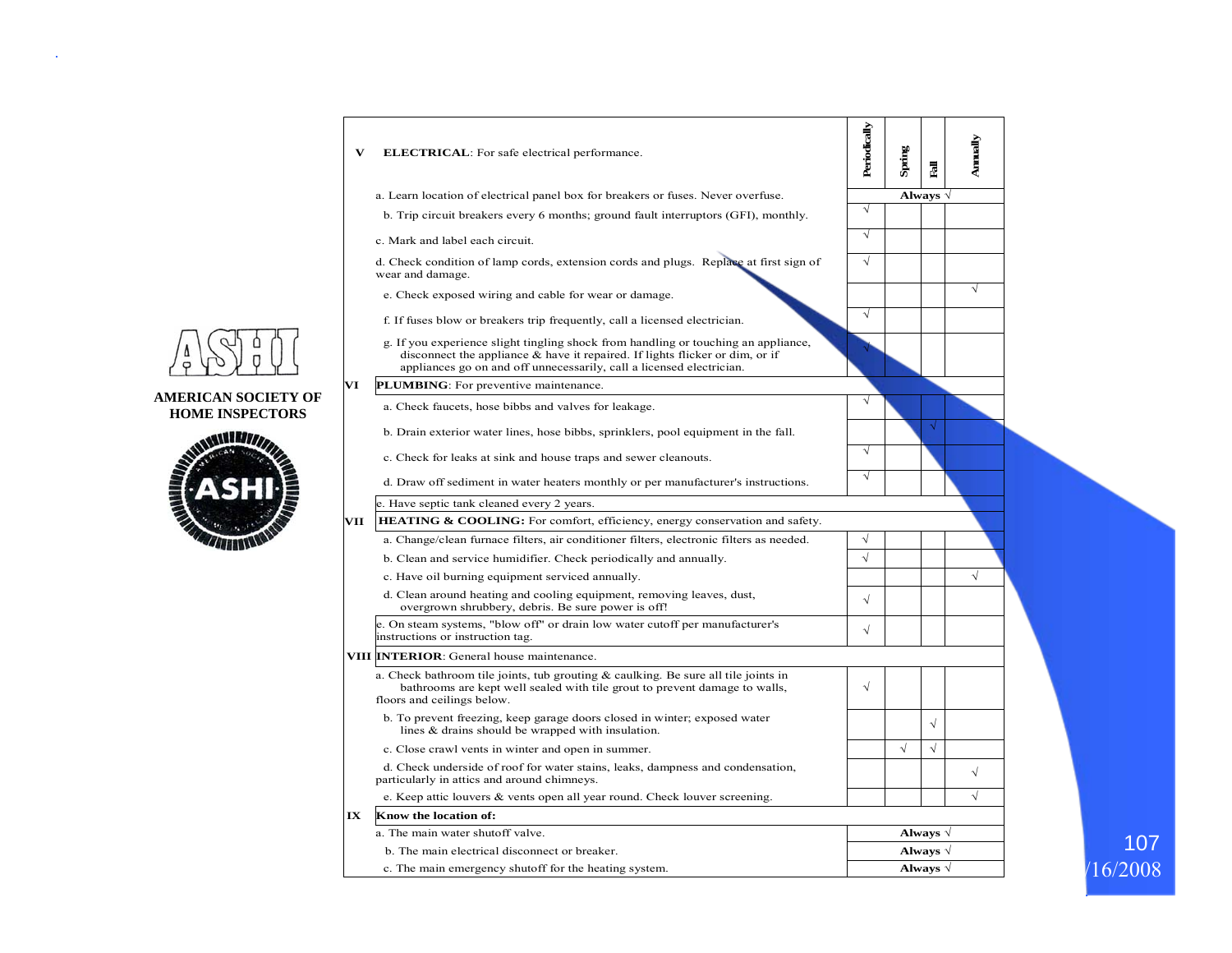## **Get Help! Get Help!**

- Don't be afraid to ask for **help.**
- The worst thing to do is wait **until you are far behind on all your payments.**
- **By contacting your creditors early, you may be able to temporarily make smaller payments, until you get back on your feet.**
- You can contact a **professional counselor** if **you need help.**



- $\bullet$ **If you can't make your monthly mortgage payment, the best thing to do is contact your lender!**
- **Lenders will work with borrowers who have a good payment history.**
- · But, in order to help **But, the lender needs<br>contacted early, to<br>discuss different options.**